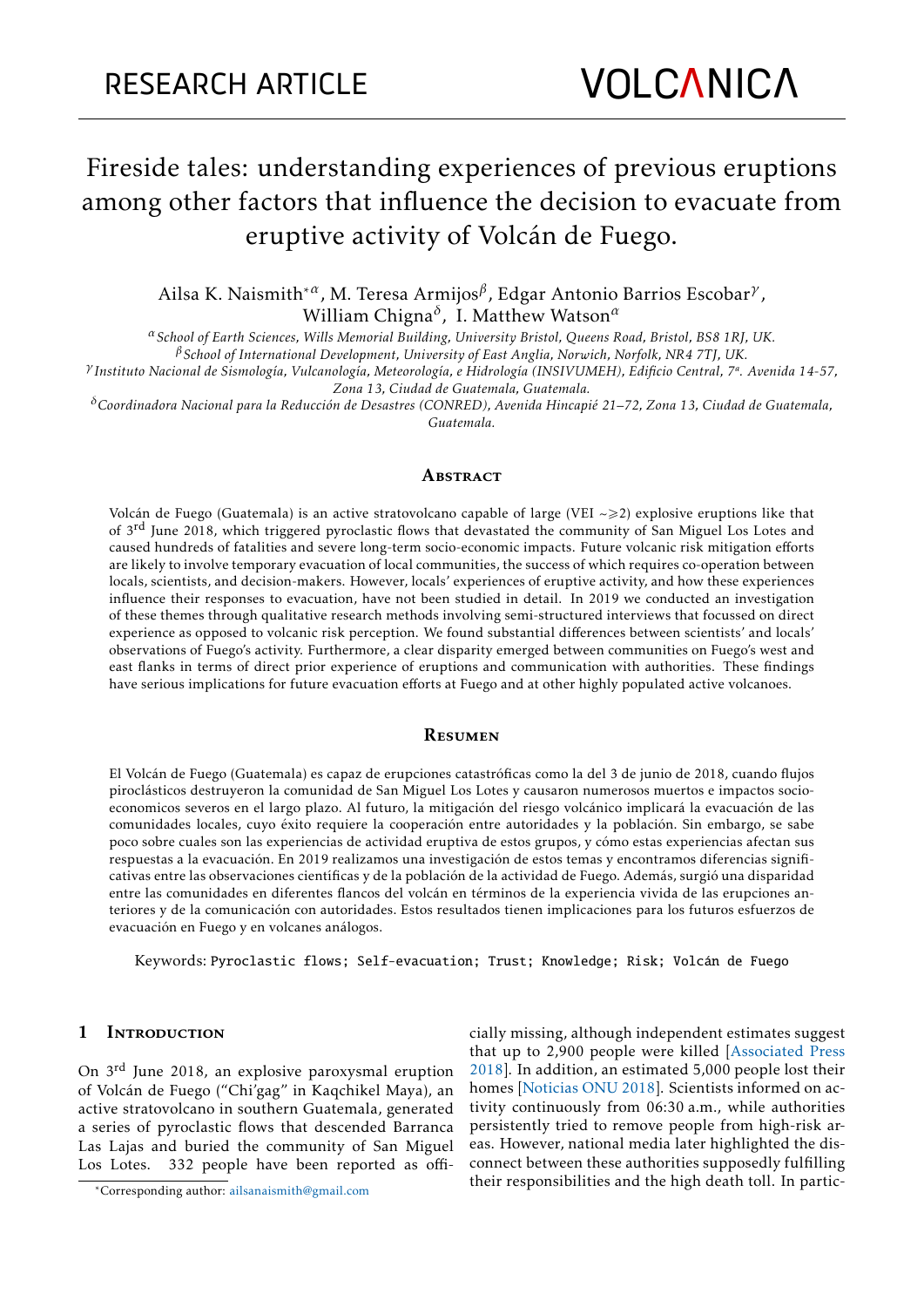ular, media focussed on the different fates of geographically close communities: why did the private golf resort of La Reunión successfully evacuate, yet Los Lotes, two kilometres further south, suffer such extensive human loss [\[Tobar 2018\]](#page-21-1)?. This question relates to the larger issue of the ability and willingness of communities to evacuate from eruptive crisis. By investigating the different ways in which people experience Fuego's eruptive activity, and the factors that influence evacuation, this paper provides possible explanations and future actions to prevent these situations from happening again. It highlights the importance of understanding local residents' priorities, interests and decisionmaking processes when managing volcanic risk.

Pyroclastic flows are frequently produced by eruptive activity of Volcán de Fuego [\[Naismith et al. 2019\]](#page-21-2). However, the estimated 15.1 million cubic meters of pyroclastic flow material deposited in Las Lajas on 3rd June [\[Albino et al. 2020\]](#page-19-1) was exceptionally large for a single eruption. It was more than double the average volume of pyroclastic flows registered since 1999 [\[Ferres and Escobar-Wolf 2018\]](#page-20-0). Nevertheless, eruptions producing smaller pyroclastic flow volumes have repeatedly triggered evacuation (e.g. September 2012, May 2017, November 2018). The high velocity of pyroclastic flows means that evacuation is the only procedure that effectively prevents loss of life. However, prior evacuation is a complex and costly procedure that involves significant resources from national authorities. The additional social and economic pressures affecting members of communities like Los Lotes suggests that their compliance with evacuation may be even more difficult. Yet, as this paper reports, authorities believe that locals have the capacity and responsibility to recognize changes in volcanic activity and to self-evacuate when volcanic risk becomes intolerable. It is precisely this difference in opinion that continues to generate risk for the people living near Volcán de Fuego. This paper argues that understanding differences in experiences of previous eruptions and in volcanic risk tolerance between locals and authorities is critical to effective volcanic risk mitigation (including evacuation). It does so through an exploration of the diverse coping strategies and important factors that influence peoples' decisionmaking in the face of volcanic crisis.

This paper presents findings from studies conducted in 2018 and 2019 that explicitly compare (1) how local people experience recent activity of Fuego; (2) how members of Guatemalan authorities, INSIVUMEH (*Instituto Nacional de Sismología, Vulcanología, Meteorología e Hidrología*) and CONRED (*Coordinadora Nacional para la Reducción de Desastres*), experience the same and; (3) the potential implications of these differences for volcanic risk and its mitigation at Fuego. We deliberately chose to study direct experience of eruptive activity as opposed to volcanic risk perception. The term "volcanic risk perception" implicitly assumes that volcanic risk is the only risk that local residents of a

Presses universitaires de Strasbourg

volcano encounter. Our findings show that although authorities' experiences of Fuego's activity are similar to changes seen in remote sensing data, locals see the same events in an entirely different way. Local residents are highly aware of Fuego's activity and knowledgeable of most volcanic hazards. However, since Fuego's reactivation in 1999, the only eruptions they clearly remember and identify are those that required a communitywide response which interrupted day-to-day life. This paper finds that the root causes of risk identified at other volcanoes (e.g. security concerns, maintaining livelihoods) are also present at Fuego. This paper also shows that a component of volcanic risk particular to Fuego is the disparity between communities on its west and east flanks in terms of direct experience of previous eruptions and communication with INSIVUMEH and CONRED. Through reference to volcanic risk perception and evacuation literature, this paper confirms that direct experience of eruptions is only one of many factors informing response to eruptive crisis at Fuego. For local residents, many competing factors (including existing socio-economic pressures and specific impacts associated with evacuation) create conditions that impede evacuation. At Fuego, the current policy places the majority of the responsibility for evacuation on locals, ignoring the implications of these competing factors. We argue that both the great variability in experiences of eruptive activity (both between authorities and locals, and between locals in different communities) and the social pressures affecting locals have implications for volcanic risk at Fuego. These act parallel and sometimes in opposition to any potential increase in local risk awareness and may have severe consequences for the success of future evacuations.

# <span id="page-1-0"></span>2 BACKGROUND

# 2.1 Developments in volcanic risk literature

Gilbert White's [1942](#page-21-3) work on flood hazard in the US is an early study of human response to natural hazards. White [\[1942\]](#page-21-3) argued that response is formed of adjustment to one's environment and implementing practices to minimize loss. In the 1970s, concern that researchers were focussed on extreme natural events at the expense of root social causes of risk [e.g. [Hewitt](#page-20-1) [1983\]](#page-20-1) drove studies that focussed on *vulnerability*, or the existing socio-economic conditions that render an individual susceptible to disaster [\[Blaikie et al. 2014\]](#page-20-2). Loss of livelihood was identified as a key facet of vulnerability, both in more economically developed countries [e.g. [Dibben 1999\]](#page-20-3) and less developed [e.g. [Lane](#page-21-4) [et al. 2003\]](#page-21-4). At Volcán Tungurahua in Ecuador, efforts to create livelihood alternatives outside areas of high volcanic risk have evolved with adaptive forms of risk management. Here, local residents benefit from the greater security of such alternative livelihoods and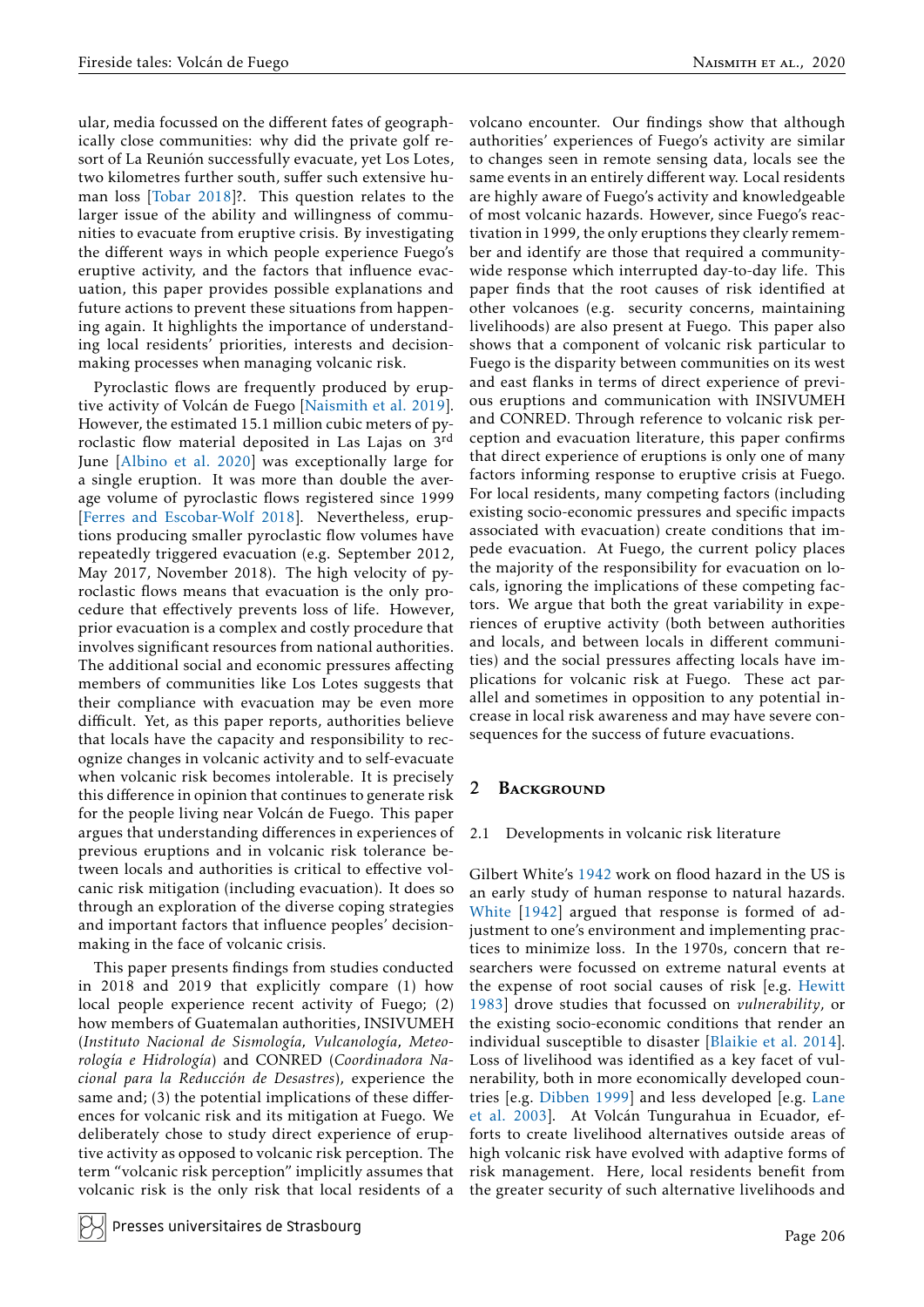take collective decisions to temporarily evacuate, thus minimizing the disruptive effects of forced evacuation [\[Armijos and Few 2015\]](#page-19-2). Local residents in other countries have also engaged with temporary evacuation, for instance at Mt Merapi, Indonesia [\[Andreastuti et](#page-19-3) [al. 2019\]](#page-19-3). This demonstrates that physical and social drivers of volcanic risk are not of equal priority in local peoples' response to volcanic activity, as local people respond to socio-economic pressures before adjusting to hazards [\[Dibben 2008;](#page-20-4) [Gaillard 2008\]](#page-20-5). From the perspective of some volcanologists and disaster risk officials, however, locals consistently appear to underestimate volcanic risk [\[Donovan et al. 2014\]](#page-20-6). Apparent underestimation of risk has been observed in communities near Katla, Iceland [\[Jóhannesdóttir and Gísladót](#page-21-5)[tir 2010\]](#page-21-5), and Ruapehu, New Zealand [\[Johnston et al.](#page-21-6) [1999\]](#page-21-6). This paper contributes to the debate by simultaneously presenting perspectives of locals, volcanologists, and officials in a single environment.

The view that locals underestimate volcanic risk can lead to the mistaken belief that locals are deficient in knowledge or have miscalculated their priorities. Communities affected by natural hazards often develop "coping cultures" to adapt to their environment [e.g. [Banko](#page-19-4)ff 2007]. Conversely, academic knowledge of risk is not authoritative, although this group is often credited with an 'accurate perception' of the risk [\[Christie et](#page-20-7) [al. 2015\]](#page-20-7). This is illustrated by a recent review of perception and social behaviour dealing with various natural hazards including floods, earthquakes, and volcanic eruptions [\[Wachinger et al. 2013\]](#page-21-7). The review found no consistent influence of multiple personal factors (including age, gender, and level of education) on individual risk perception, despite widespread academic belief that these factors are influential [\[Wachinger et al.](#page-21-7) [2013\]](#page-21-7). The only definitive drivers of volcanic risk perception were (1) communication and trust between authorities and locals, and (2) direct previous experience of hazards. Furthermore, these drivers are themselves volatile: as volcanic eruptions rarely develop consistently, they will variably affect surrounding populations. Thus risk will vary even between neighbouring communities around the same volcano [\[Donovan et al.](#page-20-8) [2012\]](#page-20-8).

Local knowledge has the advantage of coming from direct experience of activity [\[van Manen 2014\]](#page-21-8). Recent research shows the importance of including local peoples' experience in managing volcanic risk, including in decision-making during crisis. Recognition of the flaws in a traditional linear approach to communicating risk [\[Donovan et al. 2014\]](#page-20-6), successful integration of local and academic knowledge for participatory risk mitigation [\[Cronin et al. 2004\]](#page-20-9), and proof of situations where locals have hazard knowledge equivalent to scientists [\[Gaillard 2008\]](#page-20-5) have all highlighted the valuable contributions that local knowledge can make to understanding volcanic risk. Conversely, a failure to integrate local and institutional knowledge often proves ineffective in reducing volcanic risk to the most vulnerable [\[Gaillard and Mercer 2013\]](#page-20-10).

Storytelling is an aspect of local knowledge that may be particularly important for volcanic risk mitigation. Many disparate populations have used oral tradition to comprehend the trauma of a volcanic eruption [\[Cashman and Cronin 2008\]](#page-20-11). Although telling stories to understand volcanic eruption occurs in both pre-literature and literate societies, this method has largely been neglected in modern volcanic hazard mitigation strategies [\[Cronin and Cashman 2016\]](#page-20-12). Fortunately, this is changing. Storytelling through digital film has been used to sustain cultural memories of volcanic eruptions, with inspirational outcomes [\[Hicks et](#page-21-9) [al. 2017\]](#page-21-9). The power of storytelling for building resilience to natural hazards in the Global South is increasingly recognized [\[Van Loon et al. 2020\]](#page-21-10). Storytelling for future disaster prevention is recognized in research disciplines beyond natural hazards, such as technical safety [\[Hayes 2018\]](#page-20-13). In this discipline, the responsibility for incorporating storytelling into disaster management strategies lies with professional safety managers [\[Hayes 2018\]](#page-20-13). Our paper includes stories told by local residents around Fuego to illustrate how storytelling may contain powerful truths about volcanic risk mitigation.

An emerging area of volcanic risk research is showing how different stakeholders focus on different periods of eruptive activity. Dove [\[2008\]](#page-20-14) explored local and government perspectives of Mt Merapi's activity to argue that not only 'risk perception' but even the conceptualisation of risk itself varies. At Mt Merapi, locals contextualized changes in volcanic behaviour within their focus on long periods of calm, while authorities focussed on Mt Merapi in times of crisis and thus separated it from daily life. While it is uncontroversial to state that a volcano demands more attention from authorities during an eruption, this difference in focus between stakeholders and consequent implications for volcanic risk and its mitigation has been little explored in other countries.

In contrast to most complementary literature, this paper explicitly studies "direct experience (of previous eruptive activity)" as opposed to "volcanic risk perception". We believe that focussing on the latter isolates volcanic risk as the only risk people face in a volcanically active environment. Instead, "volcanic risk perception . . . is one form of risk perception balanced with other forms of perception including risks to livelihood and cultural heritage" [\[Gaillard 2008\]](#page-20-5). We hope that by focussing on how different people experience eruptions, we can contribute towards more complete understanding of responses to volcanic activity of Fuego.

#### <span id="page-2-0"></span>2.2 Factors affecting evacuation

The most effective action to mitigate risk to life from most volcanic hazards is evacuation. The decision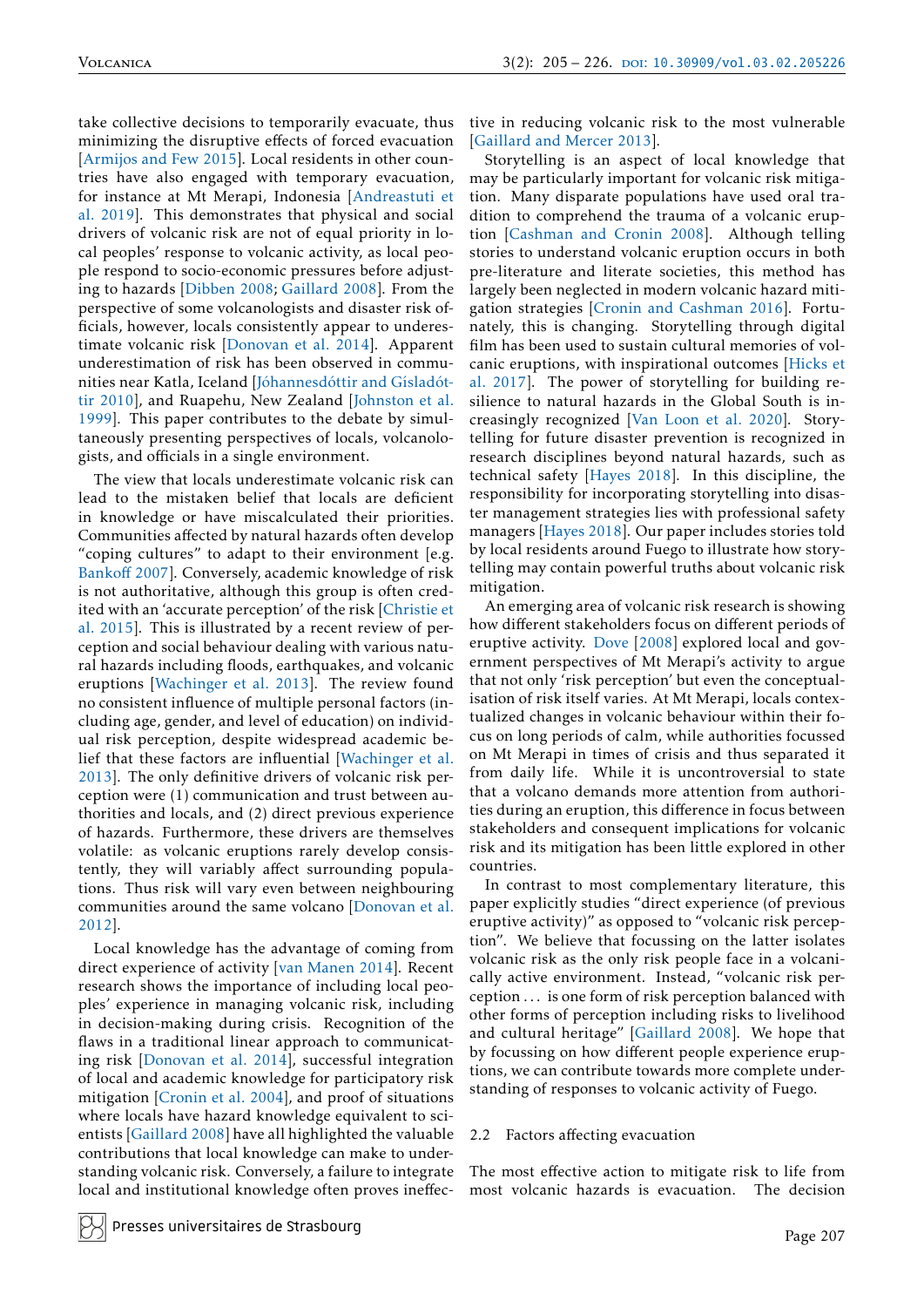to evacuate is often difficult to make because all choices may have negative consequences. An individual may decide to reduce personal risk when an eruption reaches its climax. This decision may involve evacuation, particularly if the hazards associated with the eruption are impossible to manage from that individual's current situation. But what factors influence the decision to evacuate, and which are inconsequential? Recent literature suggests that risk awareness appears not to be a primary factor. While direct experience of hazards may increase risk perception, it does not necessarily lead to better preparedness [\[Johnston et al. 1999\]](#page-21-6). [Wachinger et al.](#page-21-7) [2013] attribute this weak link between risk awareness and preparedness to three potential causes: first, experience and motivation (e.g. an individual understands the risk but perceives that benefits outweigh risk); second, trust and responsibility (e.g. individual understands the risk but transfers responsibility elsewhere); third, personal ability (e.g. individual understands the risk but does not have resources to affect situation). Often the three causes can intersect. For example, at Montserrat, peoples' premature return to the exclusion zone was driven by factors varying from economic hardship to a lack of shared thresholds of tolerable risk [\[Barclay et al. 2008\]](#page-20-15). To outsiders, behaviour such as returning to an exclusion zone may seem illogical, as it increases threat to life. Before making such a judgement, they should seek first to understand temporal and spatial changes in social, political, and economic factors, as well as changes in volcanic hazard and responses to risk, all of which may encourage return [\[Few et al. 2017\]](#page-20-16). Responses to risk are related to local peoples' priorities, which themselves are often closely linked to the existing social and economic pressures that place individuals at risk. Pressures that encourage evacuees to return while risk is still high can be summarized as "push" (e.g. poor shelter conditions) or "pull" (e.g. concern for livestock) factors [\[Barclay et al.](#page-20-17) [2019\]](#page-20-17). These pressures, as they express a desire to act against further impoverishment, may interfere with an otherwise apparently more logical desire to protect life.

Local actions labelled as "illogical" may instead be driven by misunderstandings arising from poor communication between stakeholder groups that lead to disagreement regarding the nature of the risk and a disincentive to evacuate (e.g. in the reoccupation in the town of Baños near Volcán Tungurahua described by [Lane et al.](#page-21-4) [2003]). In addition to breakdowns in communication, difficulties in evacuation management may occur because of peoples' resistance to leaving an area of high risk [\[Mei et al. 2013\]](#page-21-11), driven by factors such as place attachment and security fears. [Mei et al.](#page-21-11) [\[2013\]](#page-21-11) identified five interrelated factors negatively affecting successful evacuation, including uncertainty in forecasting eruption and resistance associated with economic factors. Conversely, good communication and a shared understanding between different stakeholders may result in a shared commitment to participate in risk mitigation [\[Andreastuti et al. 2019\]](#page-19-3). An example of effective collaboration between stakeholder groups comes from Tungurahua, where trust between local *vigías* (watchmen) and scientists permits effective risk communication and evacuation processes [\[Armijos](#page-19-5) [et al. 2017\]](#page-19-5). In this case, trust has evolved together with improved shelter conditions, evacuation routes, and resources together with possibilities for locals to maintain livelihoods inside and outside of the risk zone.

Although eruptions from Fuego have frequently triggered evacuation and disrupted the lives and livelihoods of local residents, few studies explore the link between volcanic activity and evacuation at this volcano. Early literature studied risk through the lens of human and agricultural vulnerability to volcanic hazards [\[Bonis and Salazar 1973\]](#page-20-18). Although Fuego had not caused significant damage to surrounding populations, the authors presciently detail possible future losses, astutely observing that "the human problems faced by the geologist on the site not only will be repeated, but may be increased manifold in the future." [\[Bonis and](#page-20-18) [Salazar 1973,](#page-20-18) p84]. The next similar study, conducted among communities on Fuego's south-west flanks, discovered high awareness of volcanic risk coupled with widespread normalisation of Fuego's behaviour among locals, and increased risk awareness with age [\[Graves](#page-20-19) [2007\]](#page-20-19). These findings were confirmed by [León-Ramírez](#page-21-12) Carné [\[2012\],](#page-21-12) although this study found that awareness did not translate to a willingness to evacuate. The most recent study of volcanic risk at Fuego was conducted by [Escobar-Wolf](#page-20-20) [2013] to consider situational and perception variables in decision-making during volcanic crisis. This work consisted of a pilot study in 2009 involving 38 individuals that informed a quantitative survey conducted in 2010 with 155 individuals in 8 communities around Fuego [\[Escobar-Wolf 2013\]](#page-20-20). These studies showed that locals frequently faced the decision of whether to evacuate or not from an eruption. Factors affecting the decision to evacuate included fear of looting and poor shelter conditions. This study made an enormous contribution towards understanding of population demographics around Fuego, including a summary of the complex origin and development of rural communities from plantations subsequently transformed by resettlement policies following the civil war years (1960–1996). While not explored in depth, such information contextualized the (un)willingness of local residents to evacuate their homes due to Fuego's behaviour. Additionally, this study determined quantitatively that willingness to evacuate from future eruptive crisis would be influenced by the conditions under which evacuation took place. However, this work did not explicitly compare direct experiences of activity between local residents and authorities. Our paper thus contributes to the debate on eruption and evacuation at Fuego through study of comparative experiences to understand the conditions under which evacuation does or does not take place.

Presses universitaires de Strasbourg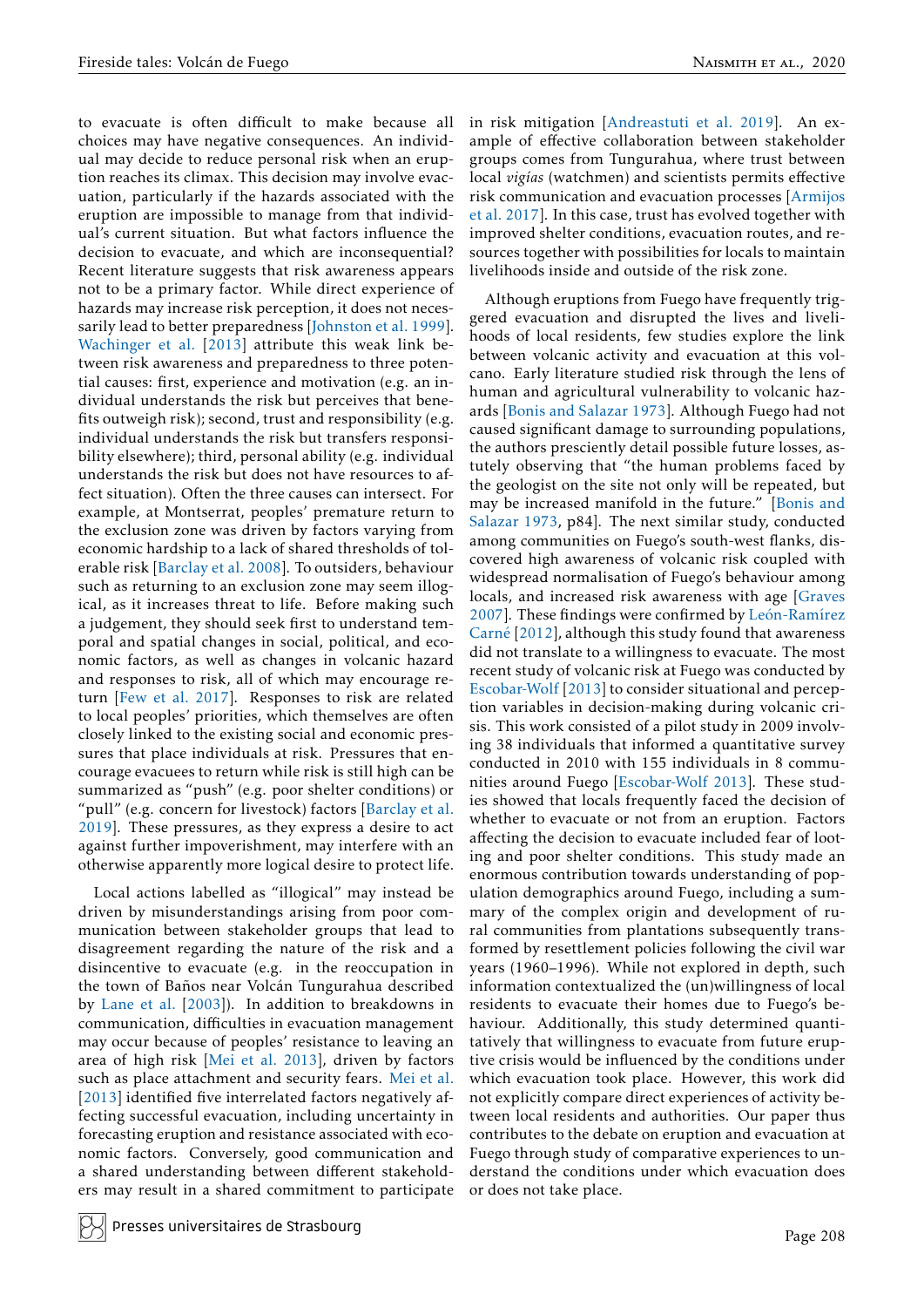<span id="page-4-2"></span>2.3 Providing context: eruptive history of Volcán de Fuego and associated stakeholder groups

Within the last 450 years, Fuego has produced at least 60 summit eruptions that usually manifest as shortlived explosive events producing pyroclastic flows and tephra fall [\[Rose et al. 2008\]](#page-21-13). A sub-Plinian eruptive sequence in 1974 was followed by two decades of quiescence. Since its reactivation in May 1999, Fuego's behaviour has been characterized by persistent Strombolian activity and lava flows. Fuego entered a new eruptive regime in January 2015 associated with more frequent explosive paroxysmal eruptions that form part of a repeated cycle of activity [\[Naismith et al. 2019\]](#page-21-2). These recent explosive paroxysmal eruptions ("paroxysms") consist of three stages where the central, most intense phase consists of 24–48 hours of intense activity involving a sustained eruptive plume, continuous explosions, and occasional pyroclastic flows. A full description of this activity is given in [Naismith et al.](#page-21-2) [2019]. We use "paroxysm" in this paper to describe this activity that is characteristic of Fuego.

Volcanic risk mitigation at Fuego is managed through a network of institutions and the community. [Table 1](#page-5-0) defines acronyms of several institutions in this network. [Figure 1](#page-4-0) shows how these institutions communicate between themselves and with the public. INSIVUMEH was founded in 1976 after the 1976 Guatemala earthquake. The institution is responsible for monitoring geophysical phenomena and advising the government and private sector on natural hazards. INSIVUMEH monitor volcanic activity through a geophysical monitoring network managed from a central office in Guatemala City, aided by visual observations via two observatories in the communities of Panimaché Uno (OVFGO1) and Sangre de Cristo (OVFGO2)[\\*](#page-4-1) . The observatories are staffed by observers also resident in those communities. CONRED was founded in 1996 to reduce the impacts of disasters on Guatemalan society and to co-ordinate relief efforts. CONRED carries out training in hazard awareness and preparatory actions in communities around Fuego. This is achieved primarily through a subsidiary office, UPV (*Unidad para Prevención en Volcanes*) in Antigua Guatemala which organizes voluntary community groups known as COLRE-Des (*Coordinadora Local para la Reducción de Desastres*) in local communities. Communication between UPV and a COLRED is maintained via in-person visits, WhatsApp, and radio. Radio UPV is the network of community radio bases. As of April 2019, UPV had radio bases installed in 28 communities and two private farms (*fincas*) around Fuego. Each community radio base is housed by a radio operator who also belongs to that community's COLRED. Participation of COLRED

members in WhatsApp chats is highly variable due to inconsistent phone signal and costs of mobile data preventing local peoples' access to the conversation.

Policy is a primary factor determining the success of evacuation from volcanic crisis. As of June 2020, a policy of *auto-evacuación* (self-evacuation) is being actively promoted by CONRED at Volcán de Fuego. This policy requires active involvement of a community in decision and responsive action. The decision to evacuate a community from activity of Fuego should be made in agreement between a community's COLRED and its local council or COCODE (*Consejos Comunitarios de Desarrollo*). Furthermore, in the selfevacuation policy, a community is supposed to manage the initial stages of evacuation including gathering family members, moving to a pre-defined safe point, and beginning to leave a community on foot or by vehicle if necessary. Communication would ideally be maintained with UPV throughout evacuation. Theoretically, a community which initiates its own evacuation would find a secondary response co-ordinated by UPV involving temporary evacuation shelters and transport from the safe point to the shelters. In reality, several factors prevent this policy from working as it should; these factors are explored in [Sec](#page-13-0)[tion 5.](#page-13-0) A full description of the roles of CONRED and INSIVUMEH can be found in the National Response Plan on CONRED's website ([https://www.conred.gob.](https://www.conred.gob.gt/site/Plan-Nacional-de-Respuesta) [gt/site/Plan-Nacional-de-Respuesta](https://www.conred.gob.gt/site/Plan-Nacional-de-Respuesta)).

<span id="page-4-0"></span>

Figure 1: Schematic of different institutions and communities affected by activity of Volcán de Fuego showing pathways of communication between them. Diagram co-created by G. Chigna, W. Chigna, and A. Naismith.

INSIVUMEH prepare bulletin reports that are published on their website [\(www.insivumeh.gob.gt\)](http://www.insivumeh.gob.gt) and on social media, and delivered to CONRED. Published reports are further disseminated through WhatsApp and CONRED's radio network. The pathways of communication between institutions and the public regarding eruptive activity of Fuego are illustrated in [Fig](#page-4-0)[ure 1.](#page-4-0) While in theory the roles of INSIVUMEH and CONRED are distinct, there is no single piece of documentation that clearly separates their responsibilities,

<span id="page-4-1"></span><sup>\*</sup>After the events of 3<sup>rd</sup> June 2018, Sangre de Cristo was evacuated and its observer relocated to Panimaché Uno. By the end of my fieldwork in April 2019, this observer was still in Panimaché Uno and working at OVFGO1.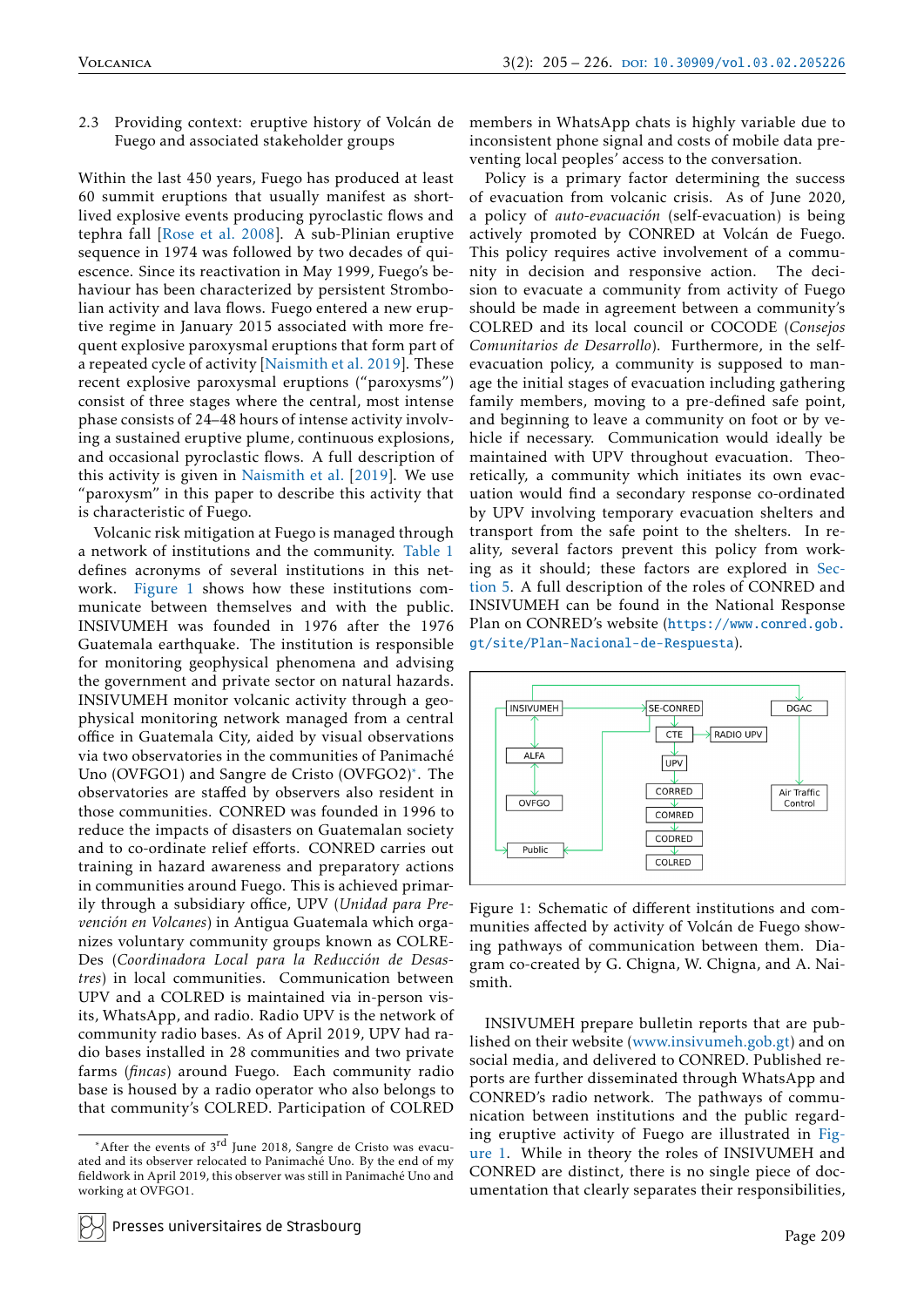| Acronym            | Institution                                                               |
|--------------------|---------------------------------------------------------------------------|
| ALFA               | INSIVUMEH's centre of communications for information dissemination        |
| <b>CTE</b>         | CONRED's centre of transmissions of emergencies                           |
| <b>COCODE</b>      | Community Development Council                                             |
| COLRED.            | Local Co-ordinator for Disaster Reduction                                 |
|                    | DGAC Civil Aviation Authority                                             |
| OVFGO1             | Observatory One of Volcán de Fuego                                        |
| OVFGO <sub>2</sub> | Observatory Two of Volcán de Fuego                                        |
| <b>INSIVUMEH</b>   | National Institute of Seismology, Volcanology, Meteorology, and Hydrology |
| <b>SE-CONRED</b>   | <b>Executive Secretary of CONRED</b>                                      |
| <b>UPV</b>         | Union for Prevention in Volcanoes                                         |
| RADIO UPV          | Network of community radio bases managed by UPV                           |

<span id="page-5-0"></span>Table 1 – List of acronyms used in this text. All acronyms relate to institutions involved in managing volcanic risk at Fuego.

and in practice the institutions' efforts frequently overlap. This confusion has implications for personal and institutional responsibility for volcanic risk mitigation at Fuego.

# 3 METHODS

In order to study experiences of previous eruptive activity and factors affecting evacuation, we chose qualitative data collection methods because of the flexible and exploratory approach to research they afforded, and because they allowed in-depth understanding of the motivations and interactions between different stakeholder groups. This paper is a case study, a "detailed study of a single class of phenomena" [\[Fly](#page-20-21)[vbjerg 2006\]](#page-20-21) which is valuable because of its depth of focus. Our study is informed by previous similar case studies such as [Jóhannesdóttir and Gísladóttir](#page-21-5) [2010] and [Stone et al.](#page-21-14) [2014]. We chose in-depth interviews as our main study method to facilitate discussion with participants about their experiences, similar to [Jóhan](#page-21-5)[nesdóttir and Gísladóttir](#page-21-5) [2010]. As mentioned in [Sec](#page-2-0)[tion 2.2,](#page-2-0) the most recent study capturing local experiences of eruptive activity at Volcán de Fuego was in 2007. Therefore, interviews provided an opportunity for better understanding of "[a] phenomenon about which little is yet known ... to gain more in-depth information that may be difficult to convey quantitatively" [\[Hoepfl 1997\]](#page-21-15). Our paper is published from the results of the lead author's thesis, which includes theoretical assumptions and philosophical stance involved in her research [\[Naismith 2020\]](#page-21-16).

We collected our findings in two studies: first, a pilot study involving interviews with INSIVUMEH and CONRED staff in 2018; second, a study of experiences of local people, supplemented by those of INSIVUMEH and CONRED staff, in 2019. Both projects were approved by the University of Bristol Ethics Committee. All participants in the 2018 project were already known to the interviewer and were approached individually. People interviewed in 2019 were recruited through a mixture of purposive sampling [\[Palinkas et al. 2015\]](#page-21-17) and 'snowball' sampling [\[Atkinson and Flint 2004\]](#page-19-6). Interview data was supplemented by participant observation, a non-intrusive data collection method involving observing and participating in community activities [\[Atkinson and Flint 2004\]](#page-19-6).

In total, 37 interviews were completed and audiorecorded, of which 32 were with local residents of the slopes of Volcán de Fuego and five with officials from INSIVUMEH and CONRED. Interviews were held in nine communities and a golf resort near the volcano [\(Figure 2\)](#page-6-0). INSIVUMEH and CONRED staff were interviewed in Antigua, Alotenango, and Guatemala City. To preserve confidentiality these people are referred to as "Official" when quoted. [Table 2](#page-6-1) gives demographic data of local residents who gave recorded interviews in 2019.

Interviews were held in Spanish. Before an interview, permission to record it was sought from participant(s). The interviewer also explained to the participant(s) the interview's purpose and how the data would be used. The interviewer clarified to participants that any information they provided would be treated confidentially. To redress some peoples' wariness of appearing ignorant when discussing a volcano with a volcanologist, the interviewer explicitly stated that she wished to hear stories of Fuego from those who had knowledge that she did not.

Interviews involved the use of questionnaires involving open questions categorized by theme[†](#page-5-1) ; nevertheless, interviews could meander to explore interesting deviations. Questionnaire design was guided by [Bird](#page-20-22)

<span id="page-5-1"></span> $<sup>†</sup>$ [The questionnaires used in this study have been included as](#page-20-22) Sup-</sup> [plementary Material](https://www.jvolcanica.org/ojs/index.php/volcanica/article/view/68) [in English and Spanish.](#page-20-22)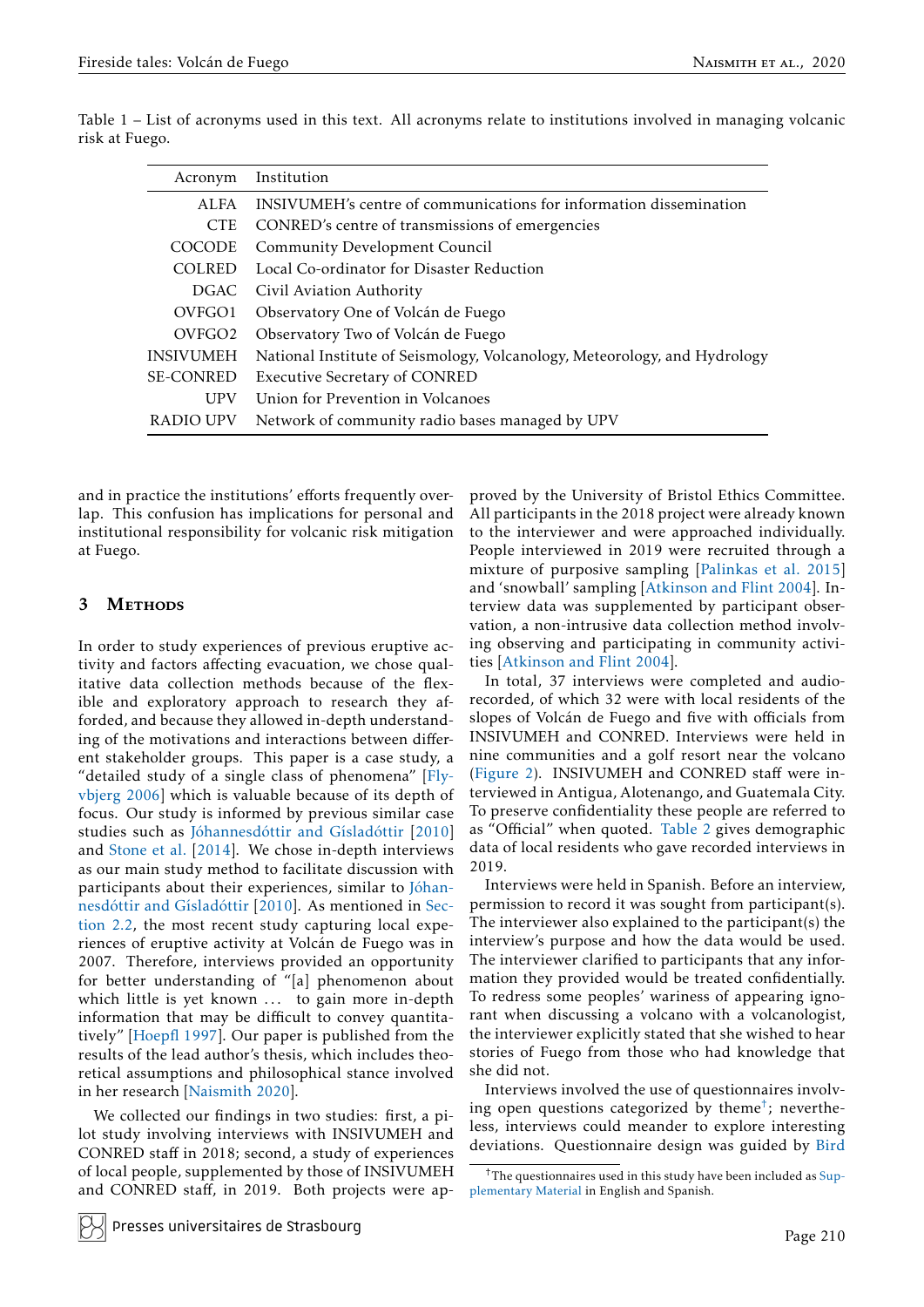<span id="page-6-0"></span>

[Figure 2: Map of locations visited at Fuego in 2019. Blue circles represent communities on west flanks: LC \(La](#page-20-22) [Colonia\), LY \(Los Yucales\), MO \(Morelia\), PD \(Panimaché Dos\), PU \(Panimaché Uno\). Red diamonds represent](#page-20-22) [communities further east: AL \(Alotenango\), CC \(Chu-chu\), CL \(Ceilán\), LR \(La Reunión\), SO \(San Andrés Os](#page-20-22)[una\). White squares represent INSIVUMEH observatories: OF1 \(Panimaché Uno\) and OF2 \(Sangre de Cristo,](#page-20-22) [permanently evacuated since June 2018\). Large yellow triangle represents summit of Fuego \(3763 m\). Barrancas](#page-20-22) [are labelled. Map data: Google Earth \[2020\].](#page-20-22)

<span id="page-6-1"></span>[Table 2 – Demographic data of local people who gave recorded interviews during 2019 study. People under 18](#page-20-22) [years old were not invited to participate due to additional ethical approval requirements. Initials for locations are](#page-20-22) same as for [Figure 2. Note that number of participants in this table \(](#page-20-22)*n* = 35) does not match number of recorded interviews with locals ( $n = 32$ ) because three interviews contained two participants.

|       |            |                                           |     |             | Characteristic      |                |          |                      |          |         |
|-------|------------|-------------------------------------------|-----|-------------|---------------------|----------------|----------|----------------------|----------|---------|
|       |            | <b>Sex</b>                                |     |             |                     |                | Age      |                      |          |         |
| Count | Male<br>14 | $18-29$ $30-39$<br>Female<br>5<br>21<br>6 |     | 40–49<br>10 |                     | $50 - 59$<br>8 |          | $60+$<br>6           |          |         |
|       |            |                                           |     |             | Characteristic      |                |          |                      |          |         |
|       |            |                                           |     |             | Location (Figure 2) |                |          |                      |          |         |
| Count | AI.        | CL.<br>3                                  | CC. | LC          | LR.<br>1.           | LY.<br>6       | MO.<br>6 | PD.<br>$\mathcal{P}$ | PU<br>11 | SO<br>κ |

[\[2009\].](#page-20-22) Interviews were recorded with an Olympus WS-853 digital voice recorder. After interview, notes were added to a master Excel spreadsheet and interviews manually transcribed into written Spanish. The transcripts were loaded into NVivo software[‡](#page-6-2) and subjected to thematic analysis to generate "codes", or units of meaning in transcript data that had potential analytical significance. We analysed our material inductively, allowing for themes to emerge, and "building from particulars to general themes" [\[Cresswell 2014\]](#page-20-23). Our inductive approach to thematic analysis was informed by [Pistrang and Barker](#page-21-18) [2012]. To distinguish the most significant themes, we performed iterative

<span id="page-6-2"></span><sup>‡</sup>NVivo software works in Spanish.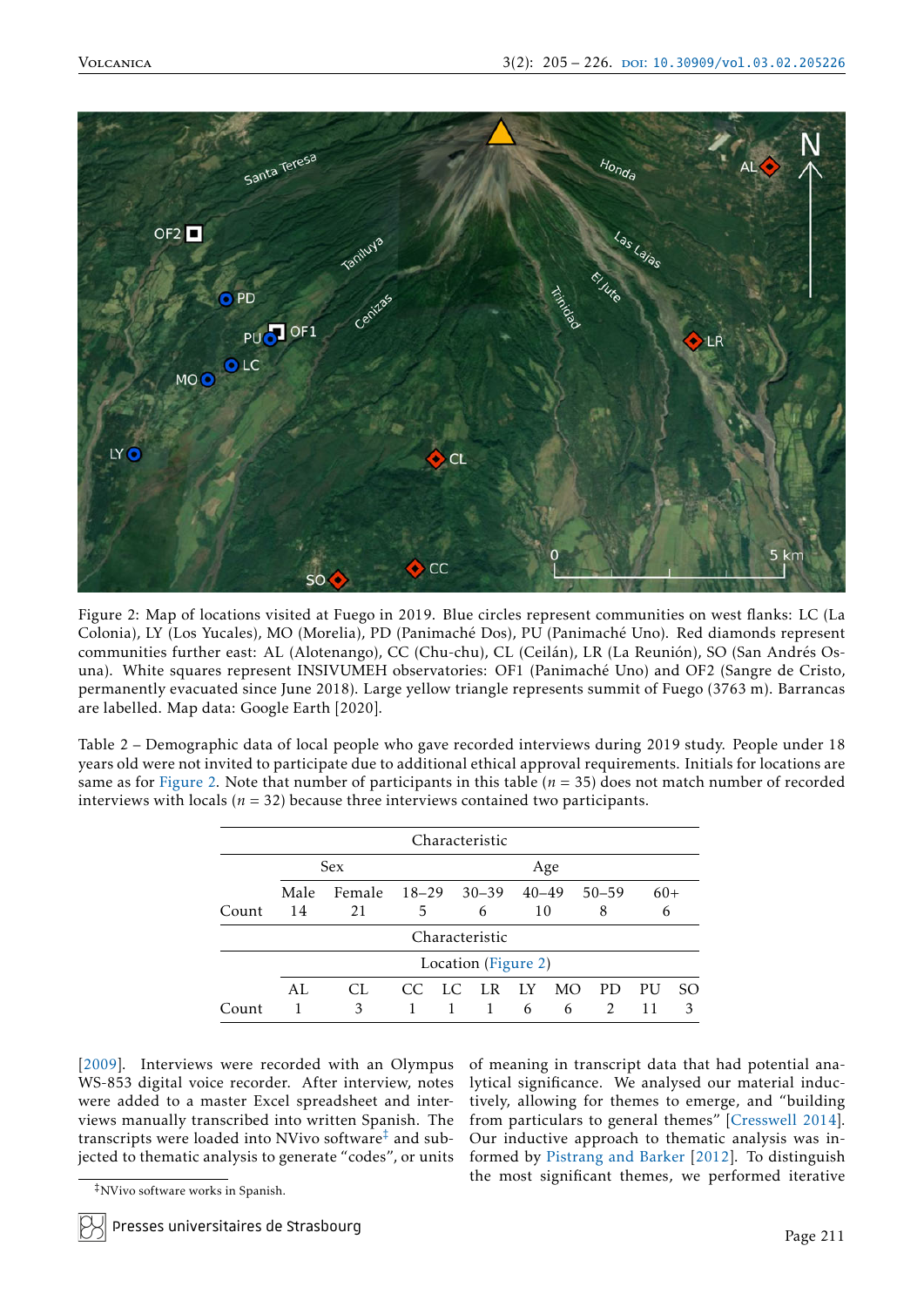coding, where inductively derived codes were applied to transcripts and field notes, which were then re-read and analysed to generated additional codes [\[Ritchie](#page-21-19) [2003\]](#page-21-19). Codes included single words (e.g. '*evacuación'* or 'evacuation') and phrases referencing local experiences (e.g. 'Oct 1974'). This process allowed us to identify the themes that form the results of this paper, which include: a disparity between communities on Fuego's east and west flanks in terms of experience of previous eruptions and communication with INSIVUMEH and CONRED; effects of experiences of  $20<sup>th</sup>$ -century eruptions on peoples' responses towards recent activity of Fuego; and vast differences in the way locals and nonlocals focussed attention on eruptive activity at Fuego. Quotations illustrating these themes have been translated from Spanish and included in [Section 4](#page-7-0) along with the community location (west or east flanks) to further validate the results. For readers of monochrome version of this paper, west communities are represented by circles in [Figure 2,](#page-6-0) communities further east by diamonds.

# <span id="page-7-0"></span>4 RESULTS

Results are divided thematically into the following subsections: 4.1 How diff[erent people experience volcanic](#page-7-1) [activity;](#page-7-1) *4.1.1* Diff[erences in focus;](#page-7-2) *4.1.2* [Significance](#page-7-3) [of previous large \(VEI](#page-7-3)  $\geq$  2) eruptions; [4.2 Factors af](#page-10-0)[fecting evacuation;](#page-10-0) *4.2.1* [Trust between stakeholder](#page-10-1) [groups;](#page-10-1) *4.2.2* [Responsibility for decision-making and](#page-11-0) [self-evacuation policy.](#page-11-0) [Section 5](#page-13-0) (Discussion) also follows this structure.

## <span id="page-7-1"></span>4.1 How different people experience volcanic activity

## <span id="page-7-2"></span>4.1.1 Differences in focus

We found substantial differences between how locals and authorities experience eruptive activity of Fuego. Locals observe that Fuego's activity has increased since 1999; however, they report that they have neither observed nor experienced the sudden increase in explosive paroxysmal eruptions since 2015. When asked how many eruptions had occurred within the past five years, locals frequently estimated fewer than ten. Furthermore, when asked about a specific eruption, locals frequently replied that it did not happen. For example, in March 2019 a resident of Panimaché Uno stated that the only eruptions in the last two years were those of June and November 2018 $\rm ^{\rm S}$ . Nevertheless, local people see Fuego as persistently active, with flares of activity set within periods of calm. Smaller eruptive events in 2015–2018 are reported as paroxysms by INSIVUMEH

but are seen by locals as periods of unrest only, describing these periods as "thunder" or "rumbling". Local people often connected descriptions of eruptive activity with a sense of having become accustomed to the activity. This was true of activity they experienced both before and after June 2018. The resident below speaks of activity after June:

Resident of Panimaché Dos (West):

*Sometimes we think it's only going to make rumbles again, or ash fall, or a bit of* arena *(sand) will fall, and then it'll pass. So, that has allowed some of us to stay here. We are already used to the rumbles and we have this already as an experience that the rumbles don't scare us any longer, nor do the flares of fire that appear each night.*

When we asked local people about previous eruptive activity of Fuego, they classified only the largest paroxysms since 1999 as "eruptions". Locals did not distinguish between Fuego's activity pre- and post-2015 and this was consistent across age and location. By contrast, INSIVUMEH and CONRED staff observed a change in the frequency of paroxysms at Fuego similar to satellite observations:

# Official 1:

*And then we arrived in 2015, when the eruptions were very frequent, almost every 20 days. 15, 20 days, there were eruptions with pyroclastic flows, effusive . . . in 2015 there were 15 eruptions, in 2016, 16 eruptions. In 2017 the number had dropped already, 9 in the year . . . including a very large eruption in May 2017 . . . So we are waiting, see, to see what will happen. Because just as it changed in 2015, there could be another change so the activity decreases again, to how it was before. But it's still uncertain, how can we know what will happen?*

[Figure 3](#page-8-0) illustrates the difference between observations by local residents and by satellite of Fuego's activity in 1999–2019. Official descriptions of activity closely mirror satellite observations, particularly since 2015, as quoted above. All eruptions illustrated by orange arrows resulted in widespread evacuations of local communities [\[Escobar-Wolf 2013\]](#page-20-20). [Figure 3](#page-8-0) contrasts these observations to show that both local and scientific observations are valid experiences of previous eruptive activity of Fuego. Our interpretations of this figure appear in [Section](#page-13-1) *5.1.1*.

## <span id="page-7-3"></span>4.1.2 Significance of previous large (VEI  $\ge$  2) eruptions

How important is past experience in determining present views of risk at Fuego? Locals remember two major eruptions in the  $20<sup>th</sup>$  century: one sometime in 1966, and the VEI-3 eruption of October 1974. The

<span id="page-7-4"></span><sup>§</sup> INSIVUMEH recognized four explosive paroxysmal eruptions in this period: those beginning 31<sup>st</sup> January, 3<sup>rd</sup> June, 12<sup>th</sup> October, and 18<sup>th</sup> November 2018. No paroxysms occurred between January 2019 and June 2020.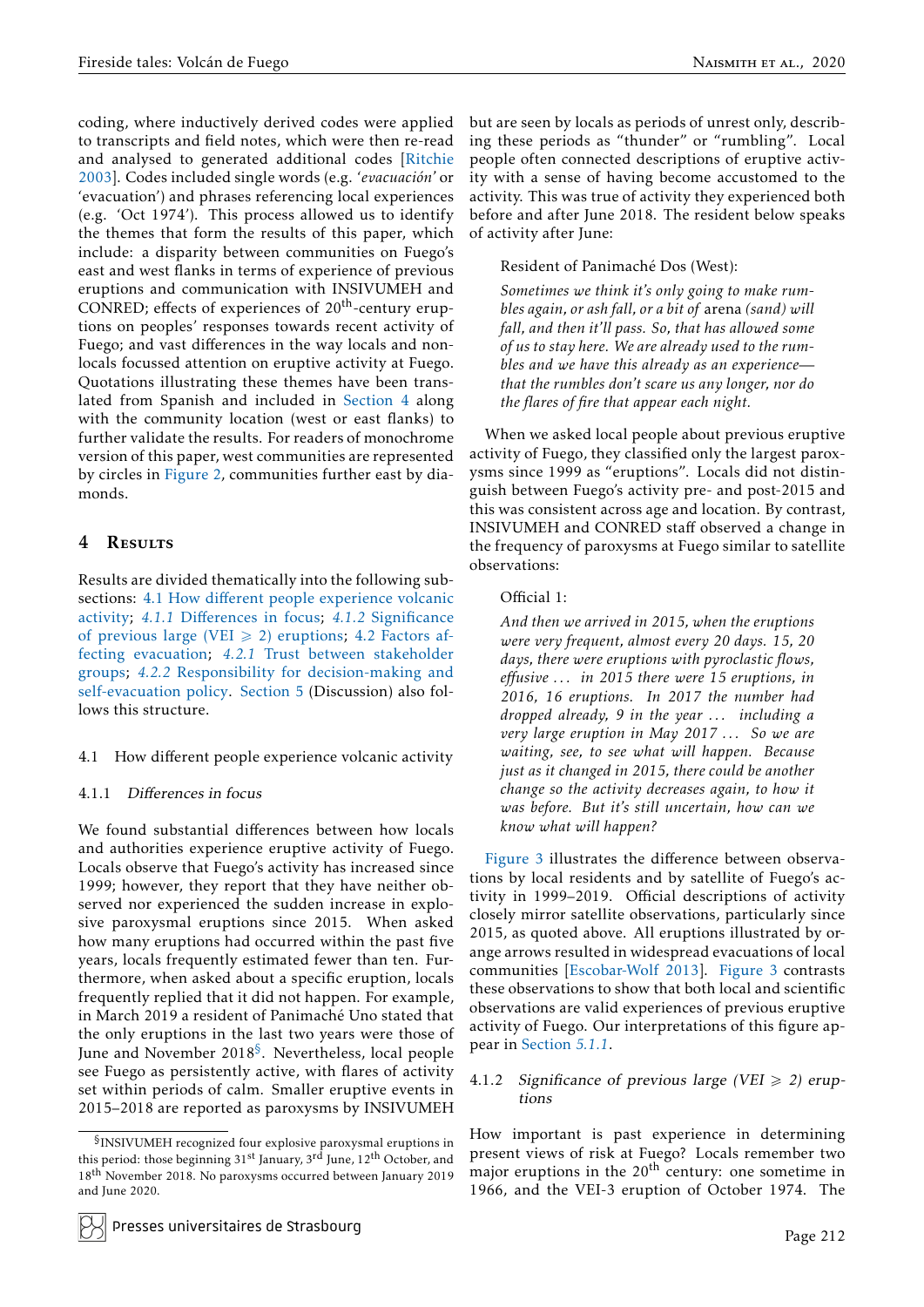<span id="page-8-0"></span>

Figure 3: Contrasting local experiences of eruptions with satellite remote sensing observations. Orange dashed lines represent local experiences of major eruptions 1999–2019, while blue timeseries represents satellite-based thermal timeseries data derived from MIROVA night-time values of Fuego activity 2000–2018 (adapted from [Naismith et al.](#page-21-2) [2019]). Each one of the eruptions highlighted by locals is associated with largest MIROVA value for that eruption, where possible.

precise date of the 1966 eruption was uncertain, but all testimonies in 2019 agreed it was extremely powerful, denoting either Feb 7

#### Resident of Morelia (West):

*So, we were playing marbles . . . when it made the rumble, the thunder, like a bombshell. And it rose like a mushroom, a rising bubble, and it spread. And at that moment the rays of the sun were obscured, and we remained in darkness. Only 15 minutes from the start of the explosion, 15 minutes and we were blind . . . it was totally destroyed. The houses fell, the rivers ran dry . . . and the arena (sand) fell, fell, fell, and lots of lightning, a lot of friction in the atmosphere, the clouds. . . . and any trees which were still half alive were killed by the lightning. And all of the vegetation died. All of it.*

All locals interviewed in 2019 who had experienced the 1966 eruption also lived on the west flanks of Fuego, in the communities of Morelia, Panimaché Uno, and Panimaché Dos [\(Figure 2\)](#page-6-0). When these residents described the eruption, they focussed on its longlasting impacts, in particular its devastating effect on agriculture and associated livelihoods:

#### Resident of Morelia (West):

*The sad thing is that my generation . . . until 2000, from 66, until 2000, lost any agriculture. Because now no-one could farm. No-one could harvest anything because nothing would grow. And we tried it, those of us who were already farmers, we tried. It didn't work. And those who were born in a land which is not for farming . . . they did not learn anything. Here nothing was produced and the easiest thing is to leave.*

Presses universitaires de �rasbourg

It was not possible to meet anyone on the east of Fuego who had directly experienced either the 1966 or the 1974 eruption. However, several residents of Ceilán shared their grandparents' experiences of 1974, talking of fall of rocks three inches in diameter, and a descending darkness that caused the blinded birds to fly into trees in confusion. The fact that these stories have been passed down through generations shows that large eruptions form a key part of eastern local residents' experiences of Fuego's activity. However, these experiences were of a short, intense eruption. Communities on Fuego's eastern flanks did not in general evacuate [\[Escobar-Wolf 2013\]](#page-20-20). Descriptions further west emphasise the significant impacts that followed the 1974 eruption. Evacuations lasted weeks or even months, and as with 1966 the impacts of 1974 were extensive death of native forest and wildlife and soil damage that has left a lasting legacy for those that draw a livelihood from agriculture in these communities. Even in 2019 the impacts of these eruptions remained: while locals on Fuego's east flanks stated, "the land here is very good land", western locals agreed that to find good land one had to dig. A resident of Morelia explained, "the volcano brings more poverty . . . one has to make a hole to [one metre] depth, to reach the good soil."

Experiences highlighted by western locals in 2019 are consistent with existing literature on the 1974 eruption, including isopach maps showing principal tephra deposition towards the SW [\(Figure 4\)](#page-9-0). Locals use the term *piedra* ("stone") to describe tephra fall in 1974. Size cannot be quantified precisely through description, but the use of *piedra* alludes to the eruption's severity. This is also true of the term *arena* ("sand"), which accumulated to a much greater depth in western communities [\(Table 3:](#page-9-1) compare 3 inches (7.6 cm) in Ceilán with 50–100 cm in Los Yucales). These terms have been left untranslated in following quotations to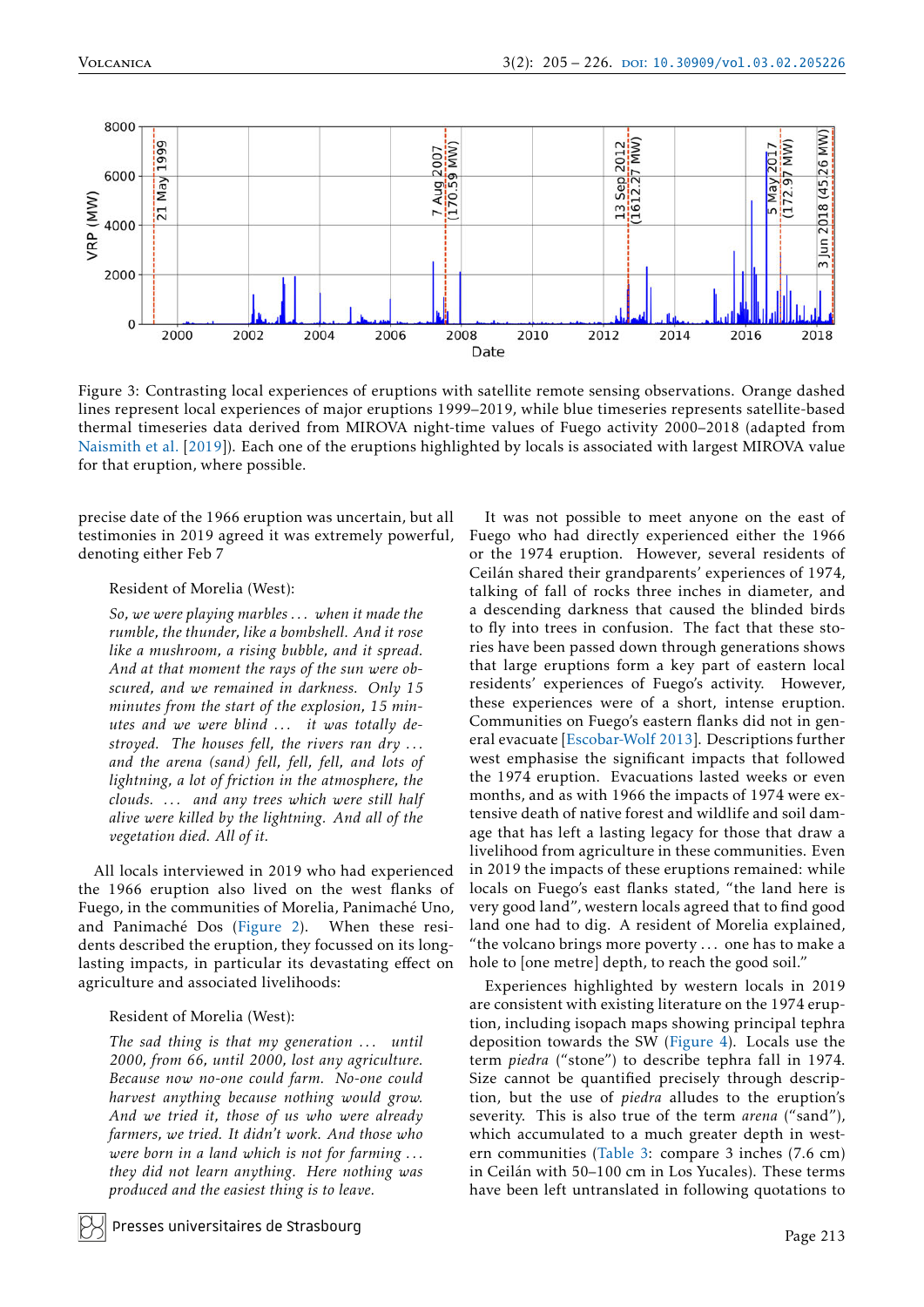| Community        | Symbol          | summit (km, direction)<br>Distance from | Side | Description                                                                   | Description (English)                                                           |
|------------------|-----------------|-----------------------------------------|------|-------------------------------------------------------------------------------|---------------------------------------------------------------------------------|
| Ceilán           | star            | 8.58                                    |      | "llegó un metro de arena";<br>"tres pulgadas de arena"                        | "a metre of sand came";<br>"three inches of $sand$ "                            |
| Los Yucales      | diamond         | 12.3 SW                                 |      | "cayó piedras de 3 cm";<br>$^{\prime\prime}$ 50 cm de arena $^{\prime\prime}$ | "rocks of 3 cm fell";<br>$^{\prime\prime}$ 50 cm of sand"                       |
|                  |                 |                                         |      | "cayó piedras de 10 cm";<br>"dos metros de arena";                            | "two metres of sand";<br>$^{\prime\prime}$ 10 cm rocks fell $^{\prime\prime}$ ; |
| Panimaché Dos    | square          | 8.2 SW                                  | ≥    | entrar agachados para el corredor";<br>"Casi topaba la arena, y había que     | "the sand almost overcame us, and one<br>had to enter the corridor bent over";  |
|                  |                 |                                         |      | "había subido casi un metro de arena"                                         | "almost a metre of sand had piled $up''$                                        |
| Panimaché Uno    | $\frac{1}{100}$ | 7.8 SW                                  |      | "piedras";<br>ʻarena''                                                        | $r\text{ocks}$<br>$^{\prime\prime}$ sand"                                       |
| San Andres Osuna | circle          | 11.905                                  | щ    | "muchas piedras pero piedras pequeñas"<br>"cayó arena";                       | "rocks fell, but they were small rocks"<br>$^{\prime\prime}$ sand fell";        |
|                  |                 |                                         |      |                                                                               |                                                                                 |

<span id="page-9-1"></span>Table 3 – Community descriptions of tephra fall associated with the October 1974 eruptive episode.

<span id="page-9-0"></span>

Figure 4: Local descriptions of tephra fall from the 1974 eruption. Symbols describe local communities: pink star (Ceilán), blue diamond (Los Yucales), green square (Panimaché Dos), purple cross (Panimaché Uno), orange circle (San Andres Osuna). Large yellow circle is summit of Fuego. Arrows represent wind directions of the October 14<sup>th</sup> 1974 eruption and show predominant wind direction towards WSW. Lines represent altitudes: dashed (4000 m altitude at 215°), dashed (10000 m at 225°), dot-dash (7000 m at 285°). Wind directions from Figure 4 of [Rose et al.](#page-21-13) [2008]. Locals' verbatim descriptions of tephra fall are found in [Table 3.](#page-9-1) Map data: Google Earth [2020].

preserve accuracy.

Many locals we interviewed in 2019 stated that the 3<sup>rd</sup> June 2018 eruption was the largest eruption of Fuego they had seen. We reported in [Section](#page-7-2) *4.1.1* that many locals had become accustomed to activity both before and after June 2018. The eruption was described as singularly powerful by all on Fuego's eastern flanks, who had less prior experience of severe eruptive impacts:

# Resident of Ceilán (East):

*[The eruption] began in the morning. And it was completely cloudless in the morning. But the error . . . was that this [activity] was already typical for us, we didn't give it much significance. Because we were already used to seeing this . . . it's common. It's going to throw out lava again. It's ordinary. It's already throwing out ash. Everyone who has their crops up there, towards the main square, ash is going to rain on them. Normal.*

This resident then described the pyroclastic flows generated by the eruption. They do not use the term pyroclastic flow", but from its characteristics and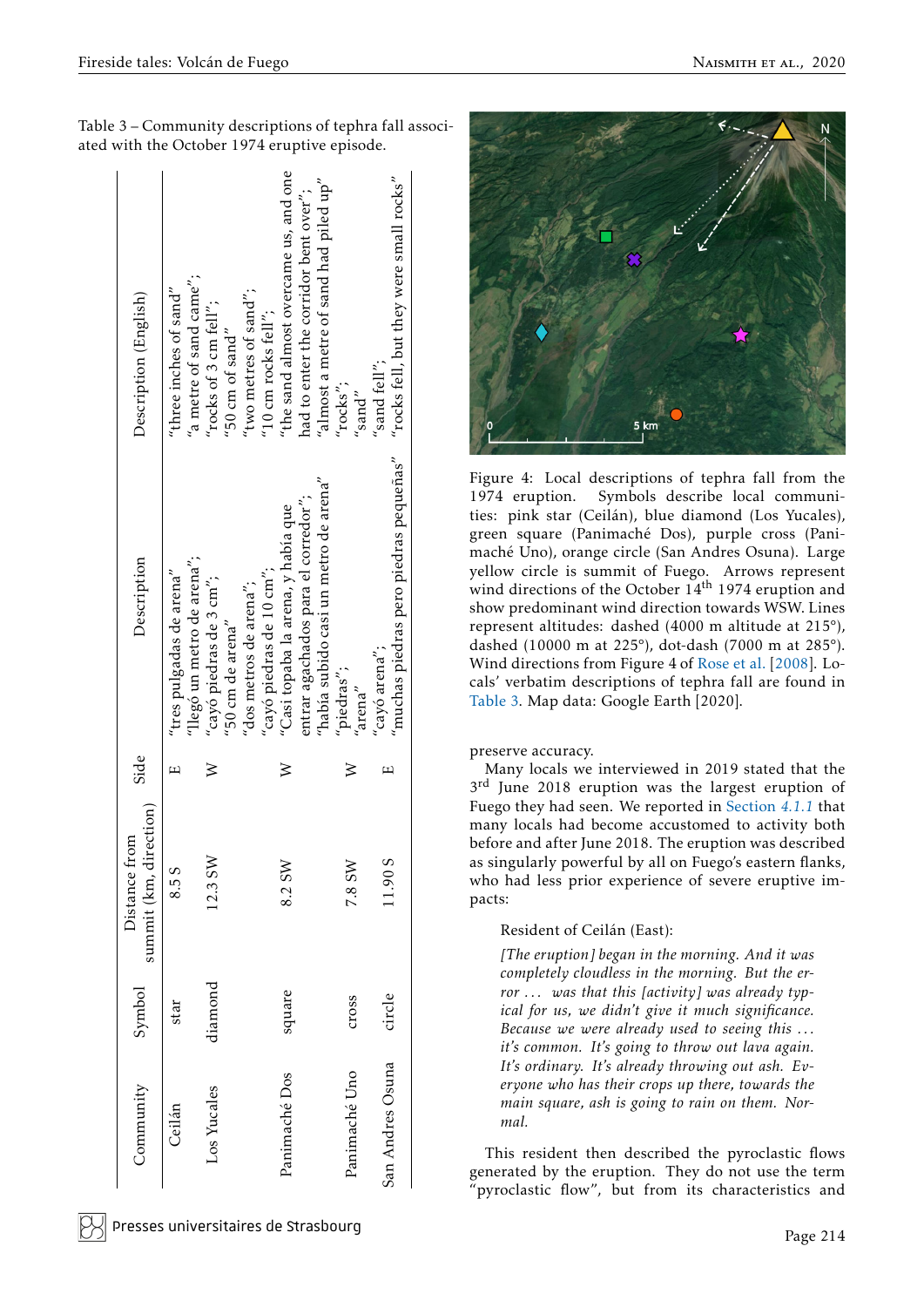through triangulation with other sources we can definitively conclude that this was the hazard observed. The lack of a specific term to describe pyroclastic flows was common among local people:

*At eleven, twelve [o'clock], we began to see that it started to throw out more, as if it were smoke. We said, "Ah! What a humazón [cloud of smoke] it's throwing out towards the other side!". But we didn't know the name of the material it was erupting. And from then on, from midday onwards, we saw that it started to throw out material this side too. . . . But we saw that all this side of the volcano, towards the side with Los Lotes, we saw it as smoke, that is how it came. As if it were an enveloping ball. As if it were a ball of gas. It was buried like that.*

Many people in western communities agreed that June 2018 was one of the largest eruptions they had seen. However, a notable exception was among older people in these communities. To them, the 2018 eruption was smaller in scale and impact than those of 1966 and/or 1974. They remarked on the difference in ash fall: *arena* and *piedra* in 1966 and 1974, and *ceniza* (ash) in 2018. Here a resident explains the different severities of eruption they experienced:

Resident of Morelia (West):

Resident: *So that is the fear that we have. But I tell people, "You are all afraid of what the volcano is doing now, this is nothing!", I tell them.*

Interviewer: *"This is nothing"? So – lately, this is nothing?*

Resident: *Yes. But these that are – these eruptions are nothing compared to what I have lived, I tell them. Believe me that I, the day of that eruption, when everything went dark, a lot of* arena *fell. After that came another eruption. In which the* arena *was not fine sand so much as fine rocks.*

Older locals considered the 2018 eruption minor compared to 1966/1974, therefore did not evacuate in 2018. Another theme in older locals' responses was in how they determined eruptive severity. Several stated that their response to an eruption is determined by the type of ash fall:

# Resident of Los Yucales (West):

*I stayed and set to thinking. I told them, "No". I told them, "No. Here . . . don't be afraid, my children, because this is* ceniza*. When* arena *falls, yes. When that happens, we must leave."*

This resident elaborated that their decision to evacuate would be influenced by ash fall. If it was fine *ceniza*, the eruption was not severe enough to require evacuation. When fall material resembled the *arena* that fell on western communities in 1966 and 1974, evacuation would be necessary.

# <span id="page-10-0"></span>4.2 Factors affecting evacuation

# <span id="page-10-1"></span>4.2.1 Trust between stakeholder groups

Communities around Fuego in 2019 had inconsistent levels of trust in authorities, with local opinion varying between complete faith in authority and total selfreliance. This variability was most clearly expressed in a striking difference between communities on Fuego's west and east flanks in terms of their communication with INSIVUMEH and CONRED. The presence of INSIVUMEH-owned observatories in the western communities of Panimaché Uno (OVFGO1) and Sangre de Cristo (OVFGO2, until June 2018) [\(Figure 2\)](#page-6-0), and the regular visits of scientists from Guatemala City, builds locals' confidence in INSIVUMEH. Western locals appreciate the presence of the observatories and INSIVUMEH's role in issuing information during volcanic crisis. These factors have generated so much trust between locals and observers that some locals believe INSIVUMEH carries the responsibility for preparedness for an eruptive crisis. Many western locals, when asked about their decision to evacuate or not, stated that they could not distinguish when Fuego was becoming dangerous, and that they relied on advice from "up there" (OVFGO1 in Panimaché Uno) to tell them when to evacuate:

Resident of Panimaché Uno (West):

Interviewer: *And how did you know? What was the alert, the information?*

Resident: *Because it came from INSIVUMEH up there. They advised us. They gave the alarm that we had to leave, so we got together in order to leave. They alert us in case we have to leave. If they don't advise anything, we do not leave. If the volcano is erupting, and they don't advise us, we don't leave. While they – we wait for their voice in order to leave.*

In contrast to the good relationship between locals and INSIVUMEH/observers, western locals' interactions with CONRED were less positive:

## Resident of Panimaché Uno (West):

*[CONRED] supposedly their work is to look out for the communities, give talks, so that disasters don't happen. Right? But always . . . CONRED never come to give talks. You've seen now that CONRED said, "One week on this side of Fuego, one week on the other" – and see, four weeks and they haven't come. They are always like this . . . they always fall short.*

Residents of eastern communities were far less familiar with INSIVUMEH. They had neither an observatory nor familiar faces with which they could associate INSIVUMEH's work. Instead they knew CONRED

Presses universitaires de �rasbourg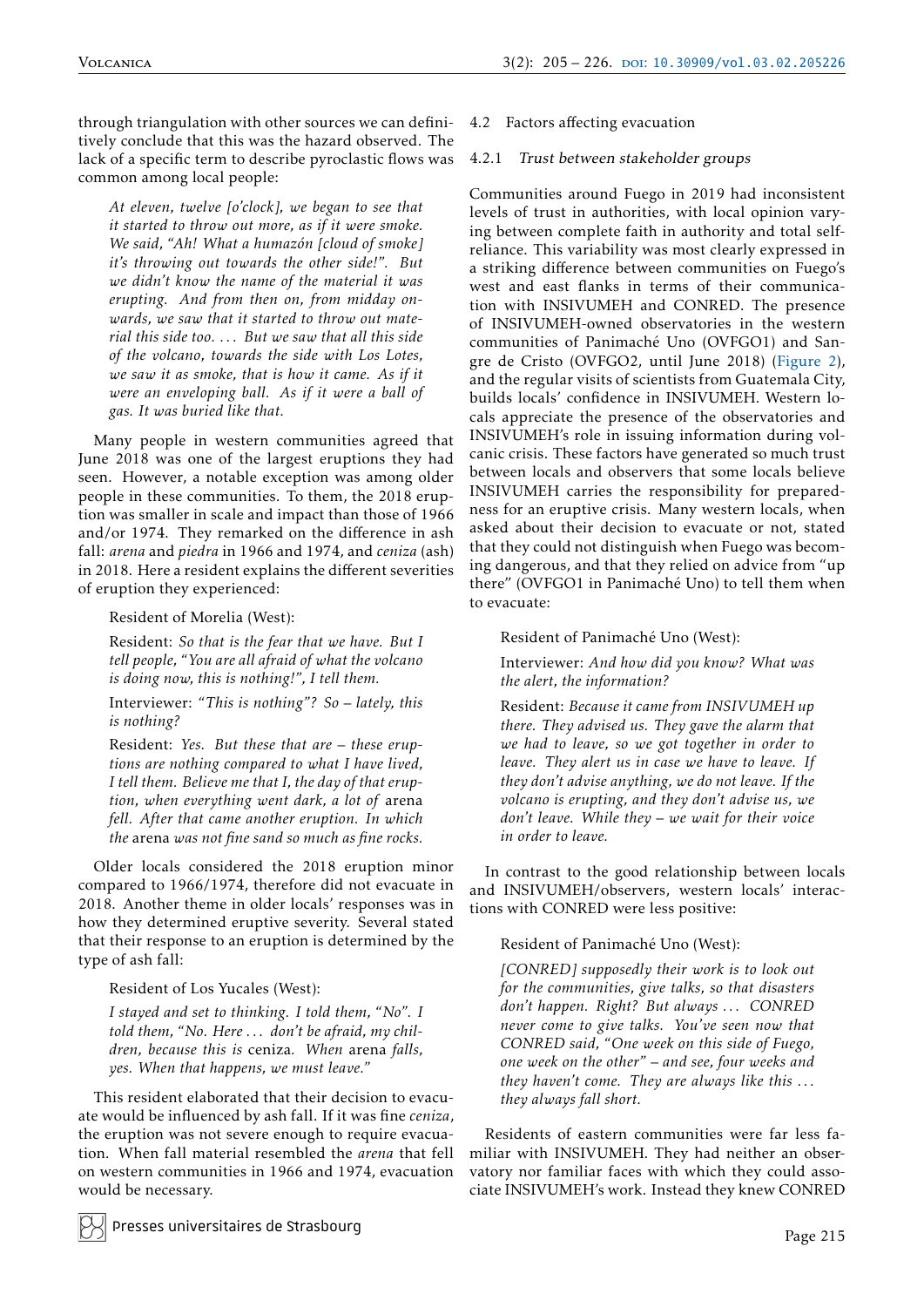through its sub-department UPV and their frequent visits to local COLREDes. [Figure 1](#page-4-0) gives an overview of how these groups communicate during activity of Fuego. COLREDes on Fuego's east flanks include volunteer participants who perform similar roles to observers at Panimaché Uno, acting as knowledgeable individuals who inform others of changes in eruptive behaviour and co-ordinating community response when Fuego is more active:

*I – as I said, I work here in the COLRED for my community. [That time] I noticed the wailing. People were saying, "And when will we leave? What is going to happen to us?". And I said . . . I have an example. One day – about three days after the tragedy, I was here living through difficulty. Take it from me, I had never lived through something like that, here on the side of the – and a woman called, "[Resident's name]! Over there you can see the lava! What should we do?". And I – with my training, I told her, "Well, let us leave, over there are my associates."*

While western locals' trust in INSIVUMEH and its observers is evident, the level of confidence of eastern locals in their COLRED was less clear. The organisation and size of a COLRED is highly variable between communities and subject to rapid, unexpected change: in the nine weeks' duration of the 2019 study, at least two COLREDes were restructured. Motivation appeared higher among COLRED volunteers who host a community's radio, many of whom stated that this role was a source of pride. However, the politics of owning a radio are complicated. In several communities, ownership disputes have led to a breakdown in communication, either within the COLRED or between the COLRED and UPV. Happily, this difficult situation appears to be improving. In 2020, communication between 27 communities is regularly maintained, with reports of eruptive activity occurring four times daily (W. Chigna, personal communication). Participation in COLRED is a voluntary, unpaid role, and in 2019 many locals expressed that they were disincentivized to participate. This was partly due to a lack of recognition of the role from their community and partly due to inconsistent support from UPV. In 2019 we found that several COLREDes had infrequent contact with UPV and received little support from this entity that supposedly acts as advisor to, and co-ordinator of, COLREDes. One local said eloquently: "Why should we continue, when no side supports us?".

## <span id="page-11-0"></span>4.2.2 Responsibility for decision-making and selfevacuation policy

We began this paper by highlighting the different fates of San Miguel Los Lotes and La Reunión on 3rd June. This relates to a larger issue of the willingness of communities to evacuate from eruptive crisis. In 2019 we

Presses universitaires de Strasbourg

found that understanding a community's (lack of) willingness to evacuate was still a central challenge for officials at Fuego:

# Official 4:

*They demand of us the answer, "Why did La Reunión leave?" – and it is true, they evacuated in time. "And why not the communities?".*

All officials we interviewed spoke of the difficulty of successful evacuation of communities from eruptive crisis of Fuego. The official quoted above spoke of their experience in encouraging evacuation at Los Lotes:

*When we were going through Los Lotes, we were going through warning them, with a siren and everything. I did not see anyone come out. No one, no one. That is, no one expected that . . . maybe they imagined that . . . somehow, they could have escaped, if [the hazard] had come down the road. But they never imagined that it was going to come out from behind them.*

As explained in [Section 2.3,](#page-4-2) the decision to evacuate is co-ordinated between stakeholder groups at Fuego. Official responsibility for calling an evacuation at Fuego requires approval either from a community's COCODE or agreed between the community's COCODE and COLRED. In a crisis, self-evacuation policy would have these groups convene and agree to temporarily evacuate their community. Self-evacuation also makes local residents responsible for communicating their evacuation to, and requesting resources from, CONRED (via UPV). Self-evacuation was being promoted both before and after 3<sup>rd</sup> June:

## 2018:

Interviewer: *If an eruption like 1974 were to occur again, what would be a 'success' for CONRED?*

Official 2: *Success would be that everyone evacuates without us coming. That people call us to say they have begun evacuating, so that we can coordinate transport, how to catch buses and reach the shelters. Not that they call us, "Look, what shall we do, come here and get us", but that the decision is theirs and they evacuate.*

Interviewer: *So that they make the decision – and communicate with you, and you are the ones that give support.*

Official 2: *Mm-hm. It is quite difficult.*

2019:

Official 4:

*Ultimately, I think things have changed. But not everything that we would have liked. What I mean is that possibly there is better risk perception. They know what it is, that there is a very*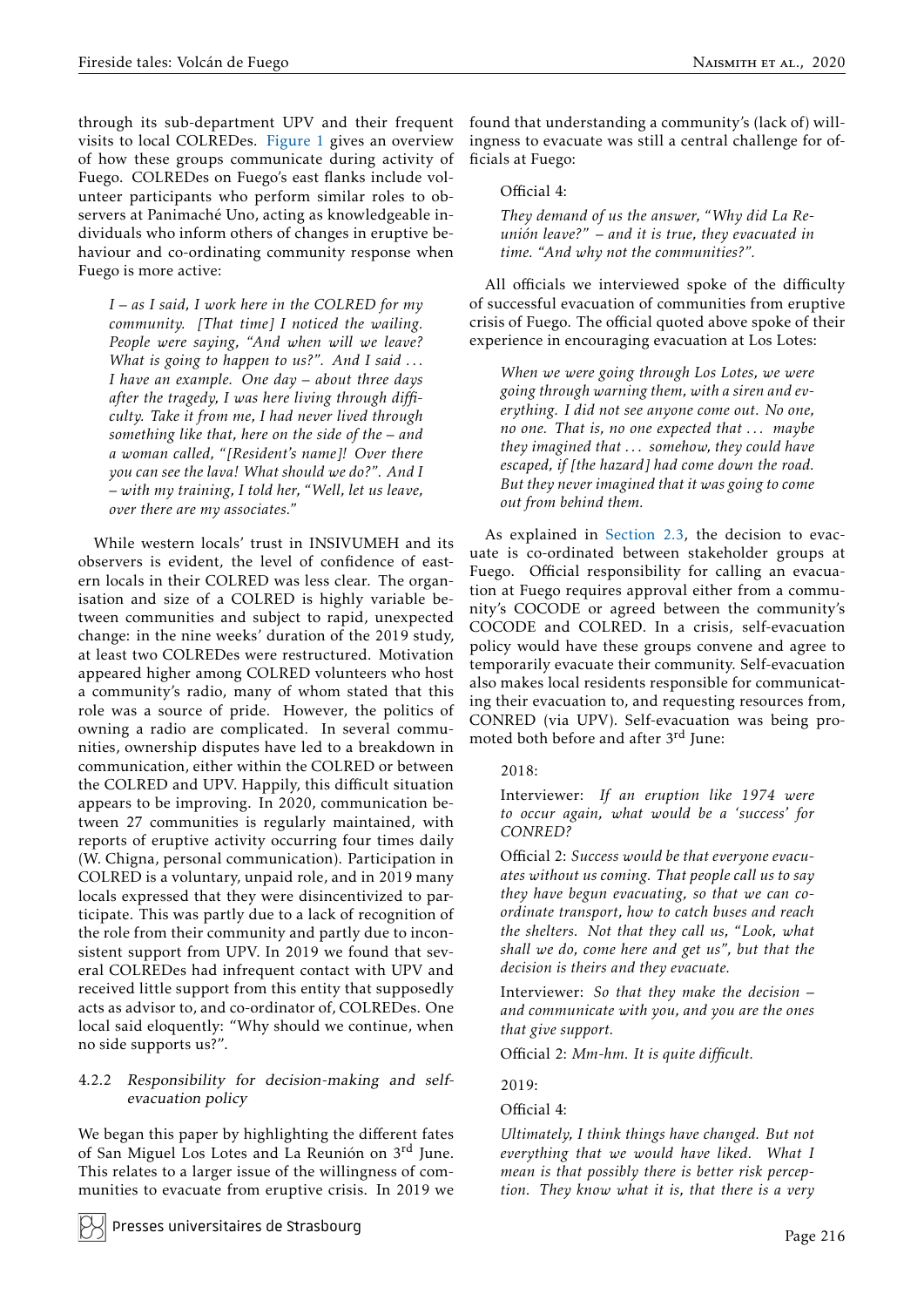*serious risk. But . . . but I don't think that the specific ways have been focussed on. For example, in the communities, people wait and see, in any situation in which it is worth evacuating, we have to come and remove them. Everyone. We have to send trucks, we have to send vehicles, transportation. Just like what happened on November 16. People did not leave on their own. ... a better example is, "My house is catching fire. I don't expect firefighters to come to take me out. I'll leave, I ...". That is, the first response comes – from the individual level, family level, right, and as a community, it is important. But I understand that it is also difficult.*

While officials in 2019 stated that locals have better risk perception, this belief was not fully borne out by our interviews with locas. It is true that many people stated that they were newly aware of what Fuego could do to damage them:

# Resident of San Andres Osuna (East):

*Such a beautiful view, but today we know the ability, the capacity that this volcano has to destroy, don't we?*

However, other locals did not appear to have increased risk perception. The resident from Panimaché Dos quoted in [Section](#page-7-2) *4.1.1* represented the views of many locals who in 2019 had readjusted to Fuego's activity. Older western locals also expressed a diffidence towards the scale of the 2018 eruption that contrasts with the quoted statement of Official 4 above. Despite these instances of differing perspectives, our coding did show that, after the  $3<sup>rd</sup>$  June eruption, many locals would be prepared to evacuate when the situation demanded it:

#### Resident of Panimaché Uno (West):

*We saw how [Los Lotes] was left. Well, we are afraid, having seen everything that happened and waiting here. Better to leave . . . leave and not wait any more.*

We found strong consensus that it was better to leave immediately when Fuego began displaying signs of unrest rather than waiting for further increase in activity. Consensus was particularly strong in Panimaché Uno, where nine of the 11 people we interviewed stated this in some form. We suggest this relates to the strong relationship between locals and observers in OVFGO1 (see [Section](#page-10-1) *4.2.1*). However, while locals outside of Panimaché Uno also expressed desire to evacuate promptly, this desire was consistently tied to concerns about risks involved in evacuation. Risks mentioned included leaving houses unattended (thus vulnerable to looting), livestock welfare, and evacuation shelter conditions or whether such shelters existed. A particular phrase, "a donde ir" ("where to go") was recorded in nine separate interviews with locals. Locals employed this phrase to express uncertainty regarding evacuation.

We were able to directly interview staff at La Reunión golf resort. This gave us direct insight into factors affecting the resort's decision to evacuate in June 2018. From interviews with La Reunión staff and IN-SIVUMEH/CONRED staff who had worked with them, we found that La Reunión had implemented a culture of preventative self-evacuation where guests and staff evacuated when an explosive paroxysmal eruption of Fuego developed. The crucial threshold for selfevacuation was the descent of pyroclastic flows below a certain height in visible barrancas [confirmed in [Tobar](#page-21-1) [2018\]](#page-21-1). This threshold was not decided by La Reunión staff but by CONRED, who had regular communication with La Reunión management. La Reunión had evacuated several times before June 2018, most notably in the paroxysmal eruption of  $31<sup>st</sup>$  January– $1<sup>st</sup>$  February 2018:

La Reunión staff 1 (East): *But that one of February 2018, the first of February I think it was, it scared me a lot when I left the office here and I jumped to see the volcano, and I saw that this cloud, as if it had come above us – then it scared me. But then nothing happened, right? It was only fear!*

Interviewer: *A-ha, yes. So you stayed here?*

Staff: *No. We evacuated, that time we evacuated . . . and then on the next day we returned.*

Interviewer: *Ah. And in previous years when there were eruptions, . . . was there a warning to evacuate or not?*

Staff: *Yes, they informed us. Yes. They always warned us that we had to evacuate.*

From interviews we determined several factors facilitating a culture of preventative evacuation at La Reunión. Its position as a private resort allows management to force guests' departure; it enjoys good communication with both INSIVUMEH and CONRED; and resources such as  $4\times4$  vehicles allow rapid escape. With all these advantages, staff argued that evacuation was still not simple:

La Reunión staff 1 (East):

*What is complicated is that not everyone leaves. Some leave immediately, others we have to insist to them that they leave . . . they didn't leave, because always, "Why should we leave if nothing is going to happen", right?*

We discuss these findings and their implications in [Sec](#page-15-0)tion *[5.2.2](#page-15-0)*.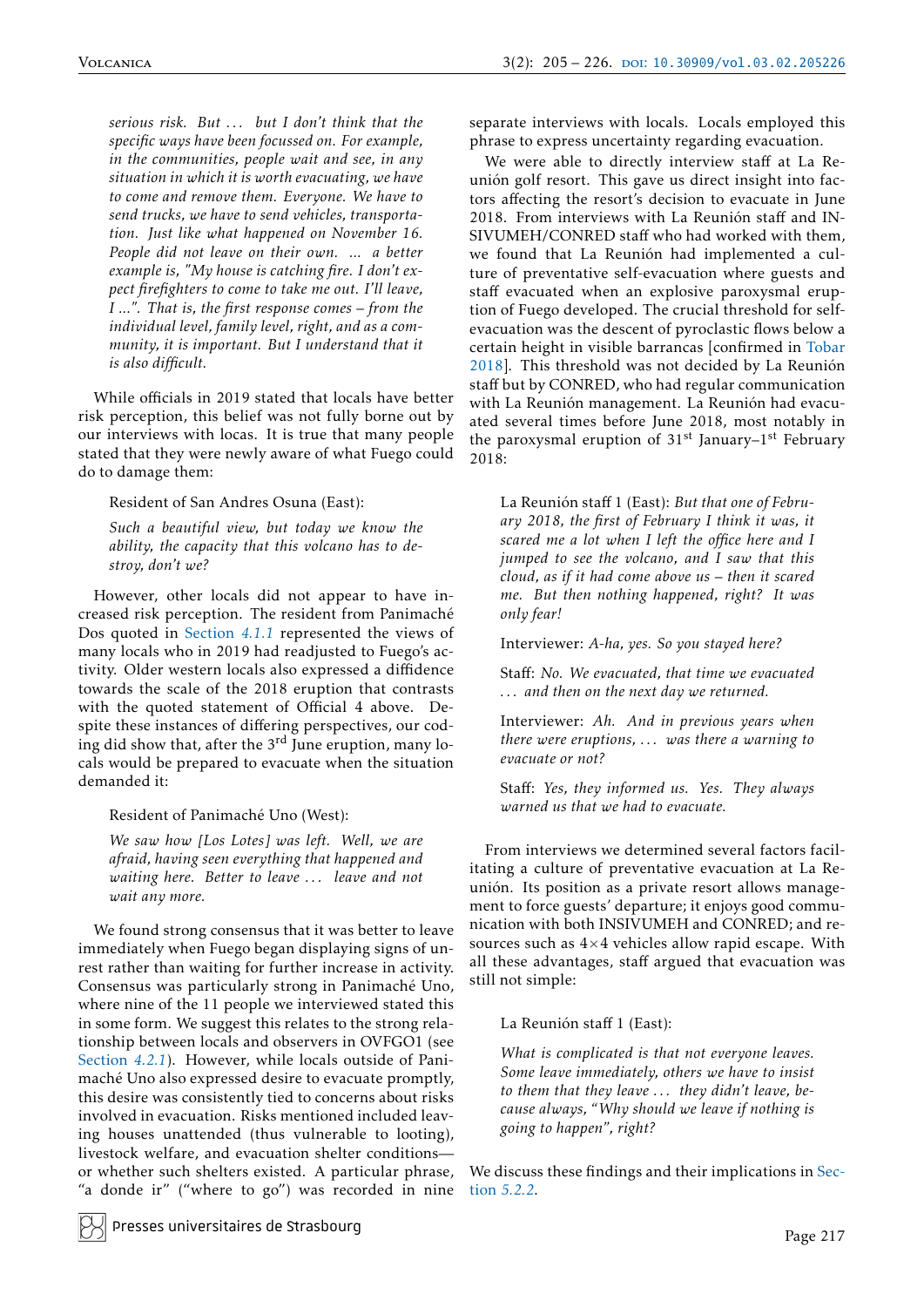# <span id="page-13-0"></span>5 Discussion

We have divided the discussion into subsections that follow the structure of [Section 4.](#page-7-0) Findings from [Sec](#page-7-0)[tion 4](#page-7-0) are discussed and we interpret them with reference to literature presented in [Section 2.](#page-1-0) We also include the implications of our interpretations.

# 5.1 How different people experience volcanic activity

# <span id="page-13-1"></span>5.1.1 Differences in focus

In [Section](#page-7-2) *4.1.1* we presented evidence for observational differences of Fuego's activity by local residents and by satellite [\(Figure 3\)](#page-8-0). Observations by officials closely matched satellite data. What causes these differences? One reason is that officials have information that is unavailable to locals. INSIVUMEH's geophysical monitoring network detects changes in seismic activity at Fuego. These can be correlated with other information to which INSIVUMEH has access, like satellite imagery such as NASA's MODIS and LandSat platforms. While INSIVUMEH and CONRED staff's experiences of recent activity at Fuego correlate with satellite observations, this is likely because of coincidence with visual observations of Fuego's summit eruptive activity from OVFGO1 [\[Lyons et al. 2010;](#page-21-20) [Naismith et al.](#page-21-2) [2019\]](#page-21-2). Visual observations from OVFGO1 [\(Figure 2\)](#page-6-0) generally match satellite data because thermal anomalies detectable by satellite are also visually distinctive (e.g. incandescent fire fountaining). INSIVUMEH combine visual observations with other monitoring tools because frequent cloud cover frustrates observations of Fuego from surrounding communities. We reason that the fewer sources of information on Fuego that locals can access partly accounts for the difference in experiences between locals and officials.

A second reason for this difference could be the 'normalisation bias' encountered in other literature [e.g. [Haynes et al. 2008\]](#page-20-24). Normalisation bias may impel locals to expect only the experienced, desensitising them to changing risks; this has previously been documented at Fuego [\[Graves 2007\]](#page-20-19). Our findings from interviews with locals in 2019 suggest many were accustomed to Fuego's eruptive phenomena [\(Section](#page-7-2) *4.1.1*) Excepting uncommonly large eruptions such as September 2012, relative changes in Fuego's activity do not register with locals. In contrast, INSIVUMEH staff and CONRED staff face the volcano rather than use it as their backdrop. Their point of observation is different.

Although we conclude that locals do normalise Fuego's activity, we argue that this only partly resolves the difference between locals' and authorities' experiences of recent eruptive activity. Quotations from locals in [Section](#page-7-3) *4.1.2* are rich descriptions that show how vividly they remember previous eruptions. We propose an alternative explanation: while any eruption since 1999 could have evolved into a larger event, few

did, and therefore did not require communities to take responsive action. This response is the critical factor which preserves an eruption in local memory at Fuego. Notably, the isolated events that locals remember (e.g. September 2012, June 2018) were all associated with disruption of daily community life. This is substantiated by [Figure 3:](#page-8-0) the orange arrows indicate both eruptions that caused evacuations, and eruptions that locals frequently described. [Figure 3:](#page-8-0) shows the great difference in local and scientific foci on Fuego's activity. Crucial is that both views are partial: years of eruptive activity are not acknowledged by locals, while several eruptions that locals consider significant barely register in satellite data. For example, the eruption of 13th September 2012 provoked the evacuation of thousands of people but produced a peak thermal radiance of 1612.27 MW, smaller than many events occurring since onset of the new eruptive regime in 2015 [\[Naismith](#page-21-2) [et al. 2019\]](#page-21-2). By contrasting local and scientific observations in [Figure 3,](#page-8-0) we are not trying to undermine the utility of scientific observations for understanding eruptive activity. Instead, we argue that both sets of observations are valid and need to be recognized in terms of what matters to different stakeholder groups around Fuego. Appreciating the difference between locals' and scientists' views is critical for effective future risk mitigation at Fuego, if these groups wish to collaborate to protect life and assets from eruptive activity. Throughout volcanic risk literature there is evidence that shared views of risk between stakeholders contributes to more effective risk mitigation procedures, for instance at Volcán Tungurahua in Ecuador [\[Armijos et al. 2017\]](#page-19-5), at Sinabung and Kelud volcanoes in Indonesia [\[Andreas](#page-19-3)[tuti et al. 2019\]](#page-19-3), and at Tristan de Cunha [\[Hicks et al.](#page-21-21) [2014\]](#page-21-21).

We advocate here for a recognition of different points of view, rather than a resolution. Local people should not have to adapt to resolve this difference in focus on Fuego's activity (and consequently of its risk). The view of some scientists that local knowledge of volcanic risk as insufficient [e.g. [Donovan et al. 2014\]](#page-20-6) does not acknowledge that different points of view can coexist and be valid. As Dove [\[2008,](#page-20-14) p 336] states: "authority views of risk are themselves inevitably socially constructed and thus contingent in value and efficacy". Different views of volcanic risk stemming from different focuses on activity can explain conflicting responses to past eruptive crises at Fuego, and if unresolved these conflicts may be repeated in future. For example, during the November 2018 paroxysm, despite CONRED issuing a red alert and sending vehicles to aid evacuation, many locals refused to leave their homes [\[RT](#page-21-22) [2018\]](#page-21-22). In this case, risk was viewed as sufficiently high to require evacuation by authorities but not by locals. Accordingly, authorities considered that locals were underestimating risk, and conflict arose as the groups differed in their response (or lack of) to the perceived risk. An inverse difference in views of risk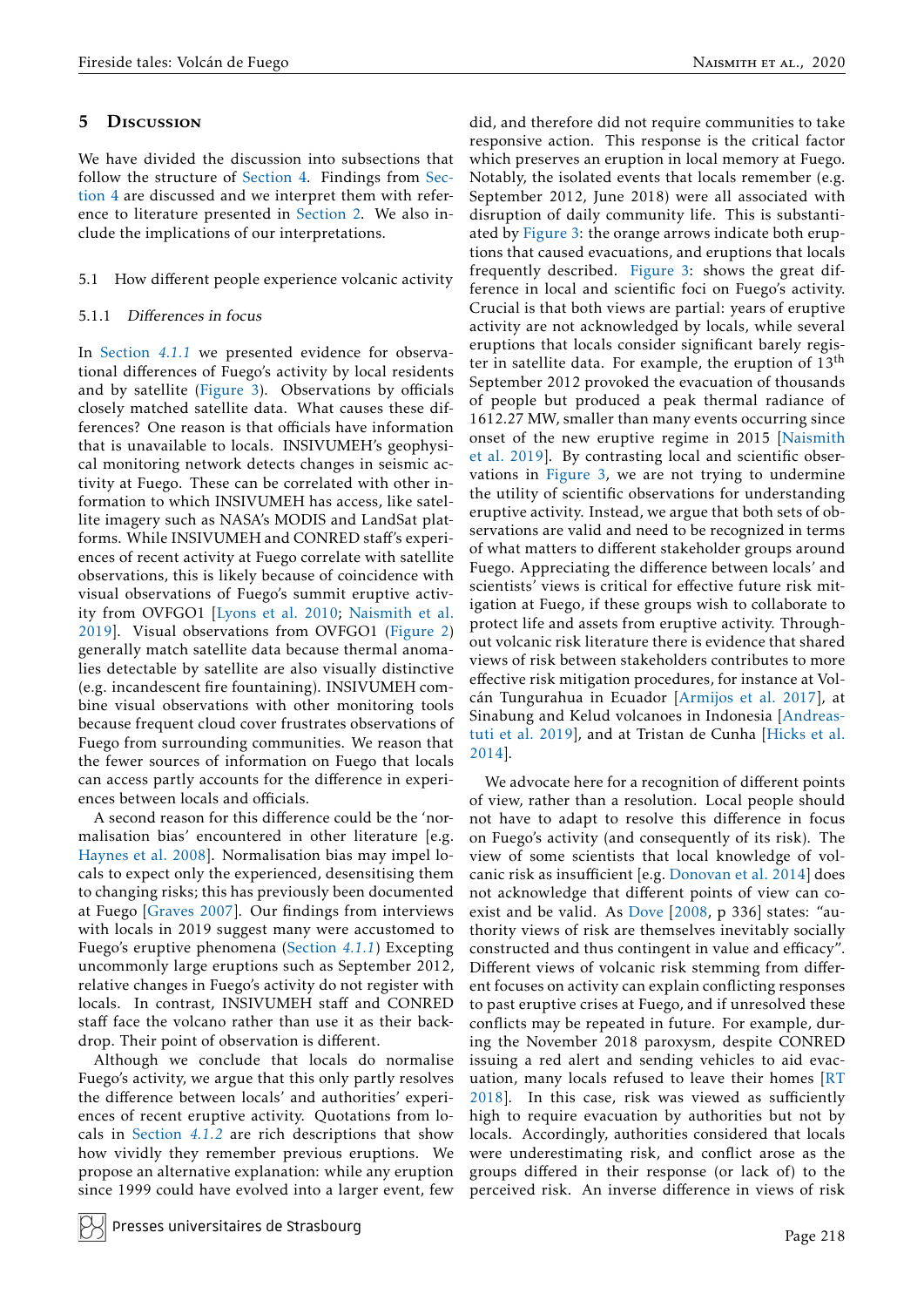has also recently occurred at Fuego, when on  $6<sup>th</sup>$  June 2018 residents of communities in Escuintla observed behavioural changes of Fuego that they interpreted as a reactivation [G. Chigna, personal communication]. Many people evacuated and requested help from authorities that was not given. On this occasion, locals recognized a risk from Fuego that authorities did not acknowledge. Locals then desired a reaction that authorities did not feel responsible for. On both occasions, differences between stakeholder judgements of risk caused different responses and resulted in conflict. We believe that acknowledging multiple points of view would avoid such conflicts in the event of future eruptive crisis at Fuego.

#### 5.1.2 Significance of previous large (VEI  $\ge$  2) eruptions

In [Section](#page-7-3) *4.1.2*, we reported our findings on local experiences of eruptions in 1966, 1974, and 2018. Older locals in western communities describe the long legacy of 1966 and 1974 eruptions on agriculture. They described the 2018 eruption as lesser. In contrast, people in eastern communities described the 2018 eruption as larger than any they or their predecessors had experienced. Some of this disparity is due to fewer older interviewees in the east. However, the disparity seems genuine. Locals in Ceilán shared parents' stories of an acute event without long-lasting impacts. Differences in impacts are clear in [Figure 4](#page-9-0) and [Table 3](#page-9-1) (compare "three inches of sand" that fell in Ceilán with "two metres of sand" in Panimaché Dos). Given that communities around Fuego are separated by only a few kilometres, [Figure 4](#page-9-0) illustrates that previous direct experiences of volcanic activity can vary dramatically between even adjacent communities. This difference matters in influencing the decision to evacuate [\[Wachinger](#page-21-7) [et al. 2013\]](#page-21-7). We also found that older western locals frequently compared 1966/1974 with 2018 in terms of severity [\(Section](#page-7-3) *4.1.2*). That older locals experienced the 2018 eruption as relatively minor is key in evaluating volcanic risk at Fuego because of how these locals interpret the risk of an eruption, and subsequently their vulnerability and response. We conclude from their failure to evacuate in 2018 that locals would not do so until a future eruption is comparable to 1974. This has problematic implications.

Local residents' descriptions of eruptive activity have been documented at Volcán Tungurahua, and the observations interpreted in terms of different eruptive processes [\[Armijos et al. 2017\]](#page-19-5). At Volcán de Fuego, we found a similar phenomenon where residents use qualitative assessment of tephra size as a method of evaluating eruptive severity. Furthermore, they include this assessment in their decision to evacuate. This speaks of a remarkable awareness of volcanic hazard among locals: their identification of changes in tephra fall is a clever form of monitoring. Furthermore, linking this change with different eruptive severities indicates some understanding that fall of larger tephra is associated with a more energetic eruption producing a strong eruptive plume capable of more widespread tephra dispersal and representing greater hazard. This finding demonstrates an impressive understanding of volcanic hazard. Nevertheless, we assert that evaluation of tephra size to decide response to Fuego's eruptions has potentially dangerous implications. Firstly, making the decision to evacuate when *arena* falls may already be too late. Secondly, this evaluation does not acknowledge other independently-occurring hazards, such as lahar or pyroclastic flow, that could put locals at risk. In 2019, people who reported distinguishing between *arena* and *ceniza* in determining response to eruption were located in Panimaché Uno, Los Yucales, and Ceilán [\(Figure 2\)](#page-6-0). These communities all have evacuation routes that cross *barrancas* which could be cut off by lahars. Panimaché Uno also lies close to Barranca Taniluyá, a principal route for pyroclastic flow descent. As such, using only *arena*/*ceniza* to determine response to eruption may provide an incomplete assessment of hazards. Ameliorating volcanic hazard assessment is not solely the responsibility of local people, but should depend also on better information and its effective communication from INSIVUMEH and CONRED.

## 5.2 Factors affecting evacuation

#### 5.2.1 Trust between stakeholder groups

Evacuation is a powerful tool when seeking to protect life during a volcanic eruption. However, it is complicated and often costly, thus often invoked only in crisis. The different fates of people in La Reunión and in Los Lotes on 3rd June 2018 has been heavily scrutinized, often with the perception that wealth, and consequent access to resources and information, was the author of their destinies. This is debatable because the preventative evacuation that protected lives at La Reunión on 3<sup>rd</sup> June also has precedence among rural communities with many fewer resources. Sangre de Cristo, for instance, has developed a practice of preventative evacuation since the eruption of  $7<sup>th</sup>$  August 2007, similar to the self-evacuations at Tungurahua reported in [Armi](#page-19-5)[jos et al.](#page-19-5) [2017]. The ability to evacuate or not must therefore be determined by something more sophisticated than simply being rich, just as vulnerability is often correlated to, but not synonymous with, poverty [\[Blaikie et al. 2014\]](#page-20-2).

The importance of trust in authorities is crucial in taking preventative action during crisis [\[Wachinger](#page-21-7) [et al. 2013\]](#page-21-7). We found that local trust in authorities around Fuego in 2019 was inconsistent (see [Sec](#page-7-3)tion *[4.1.2](#page-7-3)*). Western locals had good trust in IN-SIVUMEH due to the presence of community-based observatories and regular visits from scientists in Guatemala City. A similar confidence occurs at Tungu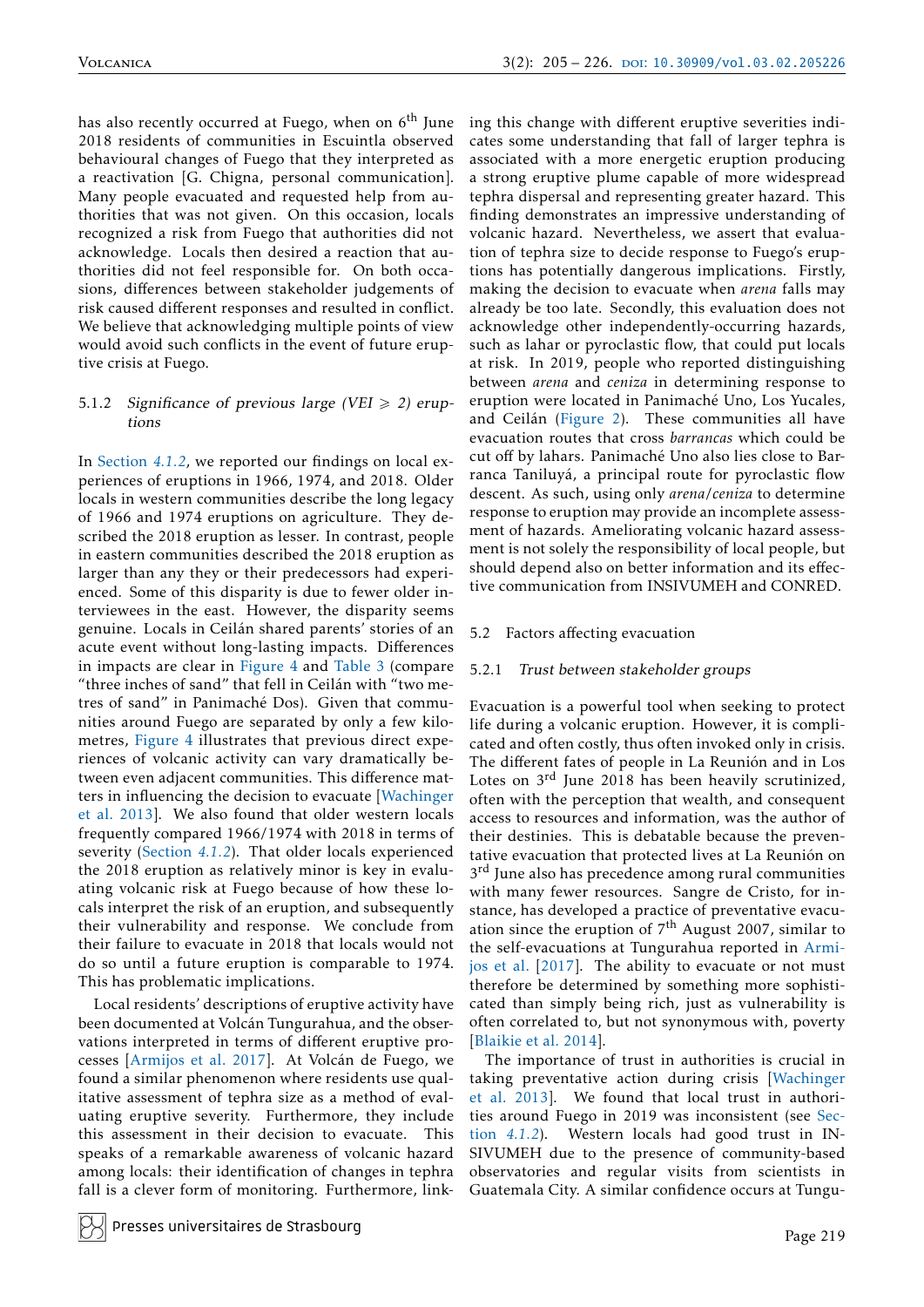rahua between locals, vigías, and scientists from Quito [\[Few et al. 2017;](#page-20-16) [Stone et al. 2014\]](#page-21-14). We found at Fuego that western locals were so trusting that they were willing to outsource decisions on evacuation to INSIVUMEH and the observers of OVFGO1, similar to the "trust and responsibility" cause cited by [Wachinger](#page-21-7) et al. [\[2013\]](#page-21-7) for the disconnect between risk perception and preparedness. Placing such trust in INSIVUMEH has ambiguous connotations. It may disincentivize locals to take personal measures to mitigate risk. On the other hand, it is essential in ensuring advice from IN-SIVUMEH will be considered during a crisis. This advice may decisively change local peoples' response to volcanic risk, either by the content of the advice itself, or more likely because the high levels of confidence in observers automatically renders the advice important, as seen with the vigías of Tungurahua [\[Stone et](#page-21-14) [al. 2014\]](#page-21-14). However, this trust is complicated. Whether it is the vigía network and IG-EPN of Tungurahua, or the OVFGO1 observers and INSIVUMEH in western communities of Fuego, scientists do not have a mandate to call an evacuation. As such, if INSIVUMEH advises locals to evacuate due to activity of Fuego, it is not in an official context. This occurred in September 2012, when a widespread evacuation of communities was led by the observers of OFVGO1. Unofficially, several people in 2019 stated that this event was the impetus for CONRED's current policy of self-evacuation. However, it cannot be assumed that in future eruptive crises, other communities could carry out such an evacuation: for example, no communities other than Panimaché Uno have trained observers already resident. Indeed, the reliance on INSIVUMEH and observers for an informal evacuation alarm may lead to a conflict between local's and CONRED's judgements of risk and subsequent response (as discussed in [Section](#page-13-1) *5.1.1*). In addition, the lack of confidence in CONRED displayed by some western locals may dissuade them from complying with CONRED's advice during future eruptive crises. There are many other conditions that complicate the relationship and trust between authorities and residents of western communities, and more research is required to understand the situation better. However, our findings indicate that in the specific case of Panimaché Uno, recognition of different views and a closer relationship between residents and authorities has had a positive influence on local residents' willingness to evacuate.

Trust in authorities among residents of eastern communities was less clear than in the west. From interviews with local residents who are voluntary COLRED members, we found these residents considered their COLRED a trusted source of information in the community (similar to INSIVUMEH's observers at OVFGO1 in Panimaché Uno). However, while the trust between western locals and observers was ratified by locals' words, we could not confirm the extent of trust between eastern locals and COLRED members. Some members

of COLREDes themselves expressed a lack of support from authorities. There are some parallels to be drawn between COLREDes and the vigía network at Tungurahua. The latter has flourished in part because volunteers feel they are playing a critical role in providing early warning of volcanic activity and contributing to risk mitigation [\[Stone et al. 2014\]](#page-21-14). Contrary to the "trust and responsibility" clause cited in the previous paragraph, a lack of trust in authorities has multiple effects on local peoples' perspective and behaviour, including an increased tendency to underestimate risk and a reduction in willingness to take preparatory actions against risk from natural hazards [\[Wachinger et](#page-21-7) [al. 2013\]](#page-21-7). Therefore, we promote support of existing COLREDes in eastern communities at Fuego, as in the absence of a permanent observatory a voluntary network may be the best line of communication between locals and authorities. We found interesting dynamics in being a COLRED radio operator: on the one hand, it was an important source of pride, but on the other, it could inspire envy. In the comparable vigía communication network at Tungurahua, a radio is used as a shared resource that provides an important informal communication pathway [\[Stone et al. 2014\]](#page-21-14). A practical way to support COLREDes could be to maintain the radio network with good batteries, ongoing training, and encouraging commitment in participating in reports.

#### <span id="page-15-0"></span>5.2.2 Responsibility for decision-making and selfevacuation policy

Supporting COLREDes is also important for the success of the self-evacuation policy at Fuego in future eruptive crises. Set-up of a community COLRED is not trivial. UPV is responsible for volunteer recruitment and training. However, once founded, a COLRED is supposed to act as a separate entity. Members of a community COLRED are supposed to act as a source of information for the community and advise the COCODE on whether to evacuate during volcanic crisis. Based on this structure of responsibilities and the quotations from officials in [Section](#page-11-0) *4.2.2*, the presence of COLRE-Des appears to be an attempt to transfer more responsibility for volcanic risk preparedness to local people by CONRED. However, it is uncertain whether a newlyfounded COLRED and its members have sufficient knowledge and training to perform equivalent work to INSIVUMEH in advising a COCODE in times of crisis. While [Section](#page-10-1) *4.2.1* illustrates that locals have good knowledge of Fuego's eruptive hazards drawn from direct experience, this does not translate to an ability to distinguish when such hazards have reached a critical level requiring evacuation. Furthermore, although we interpret the creation of COLREDes as a transfer of responsibility for decision-making from CONRED to local residents, it is unclear whether residents accept this responsibility. In fact, there is no clear evidence for a lessening in locals' belief that CONRED are responsible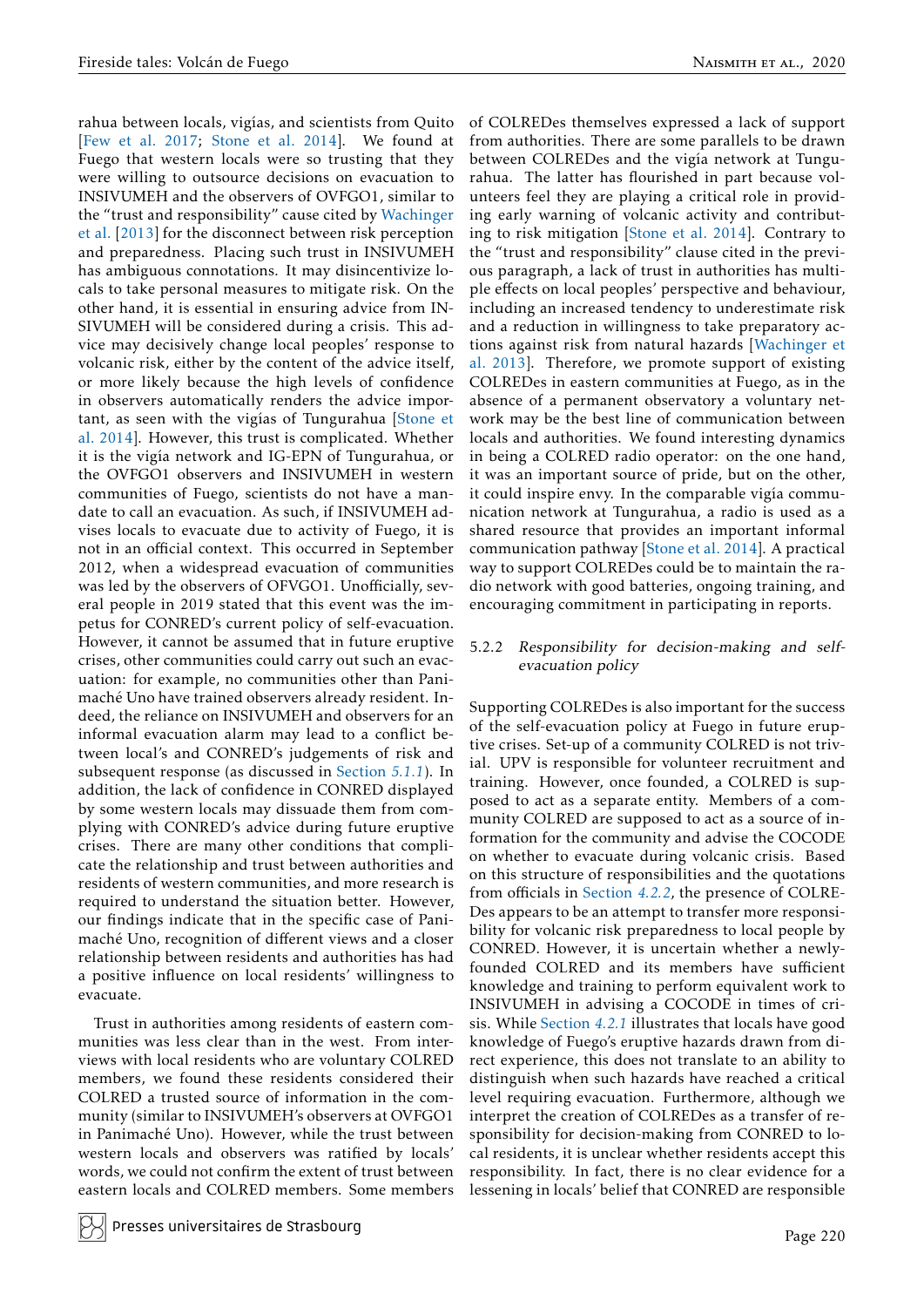for decision-making and initial response during eruptive crisis. The differences between local and authority views of responsibility for decision-making, and implications for success of self-evacuation policy, are discussed in more depth below.

The self-evacuation policy contains assumptions about local knowledge, resources, and experiences that conflict with quotations from local people. Assumptions of knowledge are implicit in quotations by officials in 2018 and 2019 (see [Section](#page-11-0) *4.2.2* and Official 1, end of this section). Official 1 considers that recent direct experience of eruptive activity has increased local residents' risk awareness (supported by literature, e.g. [Johnston et al.](#page-21-6) [1999]), but also that this awareness will motivate future willingness to evacuate. However, [Sec](#page-10-1)tion *[4.2.1](#page-10-1)* showed that only nine months after 3rd June, many local people appear again to normalise Fuego's behaviour. This suggests that in future eruptions local residents might not have the knowledge to distinguish normal eruptive activity from an eruptive crisis that requires them to evacuate. The official quoted in 2018 references local peoples' uncertainty in the face of volcanic activity ("What shall we do?") and presents this as an undesirable situation illustrating failure of the self-evacuation policy. This may be true, but it does not follow that the failure is due to local uncertainty. One must ask why local people don't have access to information about Fuego. [Escobar-Wolf](#page-20-20) [2013] showed that many local people (66 % of respondents in 2010, 101 people) considered themselves insufficiently informed of Fuego, agreeing that "you don't know when the volcano will become dangerous, and you need someone else with more knowledge to tell you when you should evacuate". Aside from a distinction between *arena* and *ceniza*, local people in 2019 were similarly uncertain, despite their recent experiences of June and November 2018. For example, the Ceilán resident who described pyroclastic flows in [Section](#page-7-3) *4.1.2* was a member of the community COLRED, but had never seen pyroclastic flows before 3<sup>rd</sup> June. This resident may not feel confident to advise others in the community about appropriate action to take – which for authorities would be evacuation. While knowledge gained by direct experience of natural hazards is important, combining such knowledge with training and access to scientific information is vital to developing local ability to cope with persistent eruptive activity and facility in decision-making regarding evacuation [\[Few et al. 2017;](#page-20-16) [Mei et al. 2013\]](#page-21-11).

The self-evacuation policy at Fuego also assumes availability of resources that expedite evacuation. Official 4 gives the example of escaping a house on fire to promote self-reliance – but one should wait for the arrival of firefighters, confident that their knowledge of the hazard and resources to quell the flames are greater than those of the person at risk, who holds no official responsibility for dealing with the fire. Similarly, while the efforts of CONRED to improve local knowledge of volcanic hazards and encourage resilience through

Presses universitaires de Strasbourg

planning and community co-operation are appropriate, we argue these efforts should be in support of, and not in place of, their own greater capacity and official responsibility.

Authors such as [Haynes et al.](#page-20-24) [2008] have shown that local residents face significant barriers responding to volcanic activity that are deeply connected to the root causes of risk. Better evacuation systems and methods of communication may serve to improve this. However, these improvements should be primarily the responsibility of authorities, who have more resources available than local residents to achieve this.

Our interpretations of the self-evacuation policy's assumptions about knowledge and resources are supported by analysis of a CONRED infographic promoting self-evacuation [\(Figure 5\)](#page-17-0). First, Step 1 assumes that every family can create a Family Response Plan, which requires internet access, literacy (both written and computational), and value judgements of priorities that themselves require knowledge. Many locals around Fuego lack some or all of these requirements and would not be able to create such a plan. Steps 2–3 assume that locals will (a) be able to access information through media such as radio; (b) be able to interpret the information received and incorporate it into their decision-making. However, there have been several major eruptions of Fuego in which communication pathways were damaged, including 3rd June 2018. Furthermore, the lack of a shared vocabulary between locals and officials at Fuego (e.g. locals do not have a specific word to describe pyroclastic flows – see [Sec](#page-7-3)tion *[4.1.2](#page-7-3)*) suggests that these groups do not speak the same language, and therefore interpretation of any received information will be difficult. Development of a shared vocabulary is critically important in effective risk mitigation at analogue volcanoes [\[Armijos et al.](#page-19-5) [2017\]](#page-19-5). It appears that a shared understanding of tolerable risk does not exist at Fuego. Moreover, whose responsibility is it that this information is (a) accessible to, and (b) interpretable by locals? It is certainly not that of locals themselves. Finally, Step 4 uses ambiguous language ("begin self-evacuation") that implicitly assumes both a willingness and ability to evacuate. At Fuego the ability to self-evacuate is not supported by evidence: for example, evacuation is greatly facilitated by access to vehicles, but most people do not have access to transport and would have to evacuate on foot. This is slow and dangerous and would be greatly complicated by factors such as an eruption at night or having to carry young children or elderly relatives.

The third assumption of the self-evacuation policy (as examined through [Figure 5](#page-17-0) and the quotations of [Section](#page-11-0) *4.2.2*) relates to direct experience of volcanic activity. If local residents experience a change in volcanic activity that represents increased volcanic risk, they will then decide to evacuate. This approach is comparable to the hazard-perception approach studied in [Section 2,](#page-1-0) where individuals perceive changes in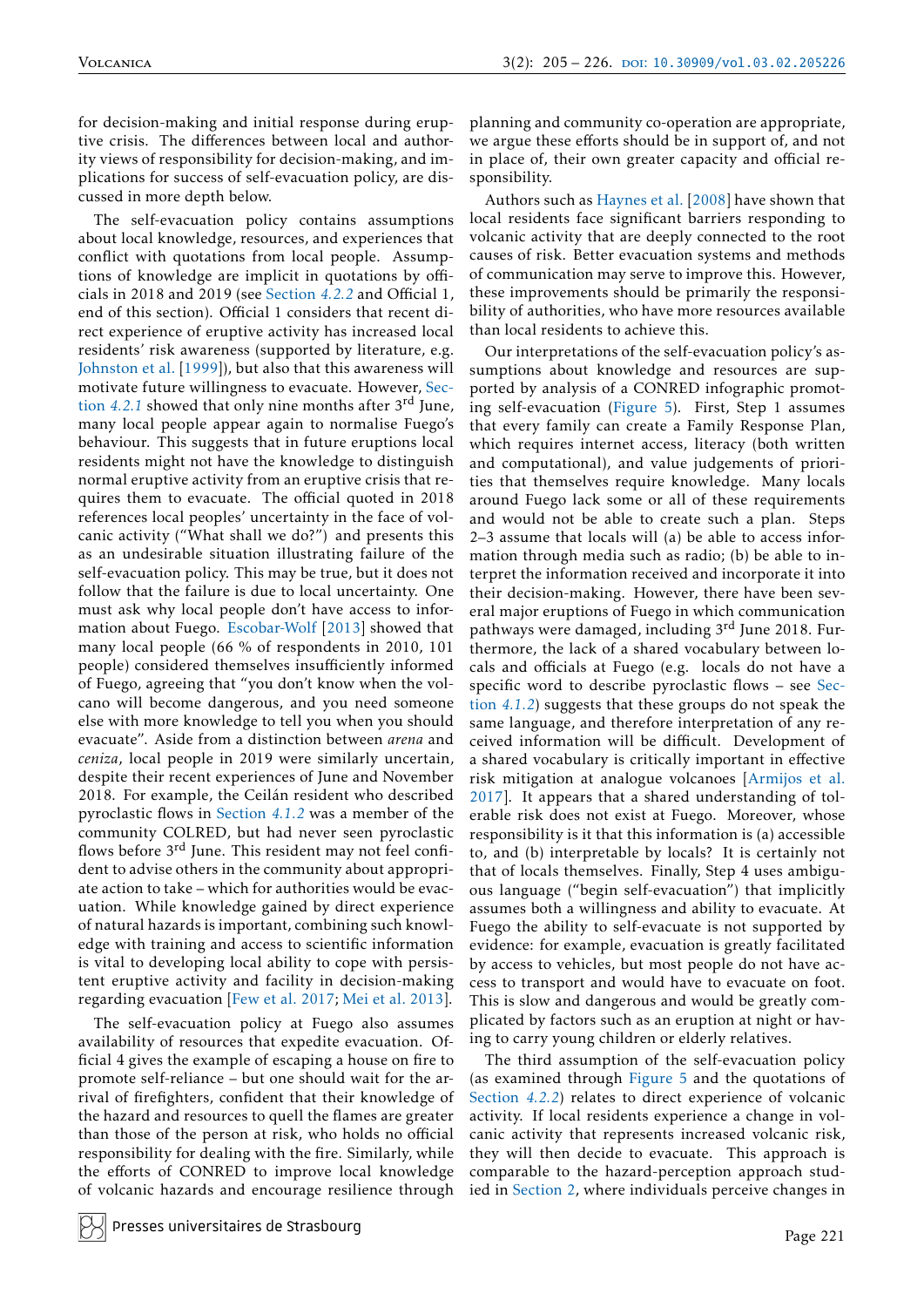<span id="page-17-0"></span>

Figure 5: Infographic issued by CONRED promoting self-evacuation [left]; English translation [right].

their environments and make adjustments to minimize loss. Supported by more recent literature as well as this study's findings, we suggest this approach has certain flaws. We found that local residents describe their direct experiences of previous eruptive activity in a manner that shows that what they see is different from what officials see [\(Figure 3\)](#page-8-0). Differences in how locals and officials see eruptive activity at Fuego may be through a difference in recognition of activity as an eruption or not [\(Section](#page-7-2) *4.1.1*), or by comparison of an eruption to a previous, larger eruption [\(Section](#page-7-3) *4.1.2*). Even if locals and authorities recognize the same eruptive activity, it is uncertain how influential this experience is in locals' decision to evacuate. In 2019, some locals stated that in a future eruptive crisis they would self-evacuate when they considered volcanic risk "high enough". This initially suggests that self-evacuation is a viable policy. However, when asked to describe a specific situation that would require them to evacuate, locals could not do so (with the exception of *arena*/*ceniza*). Locals' lack of a definite threshold for volcanic risk tolerance has previously been observed both at Fuego [\[León-Ramírez](#page-21-12) [Carné 2012\]](#page-21-12) and at analogous volcanoes like Mt Merapi [\[Mei et al. 2013\]](#page-21-11). At Mt Merapi, locals who were less familiar with official disaster risk reduction strategies were more reluctant to comply with evacuation orders, and several from under-educated areas were tragically killed in 2010 [\[Mei et al. 2013\]](#page-21-11). At Fuego, a further complication regarding direct experience of activity and its influence on self-evacuation occurs with the difference between communities on the east and west flanks that has until now not been acknowledged. In multiple studies of evacuation from natural hazards, the only two significant predictors of preparedness to act were (i) severity of previous direct experience of hazards, and (ii) trust and communication with outside stakeholders [\[Wachinger et al. 2013\]](#page-21-7). These predictors are also the two most explicit differences between eastern and western communities at Fuego (through, respectively, experiences of  $20<sup>th</sup>$ -century eruptions and

links with INSIVUMEH/CONRED). Therefore, a future eruption of Fuego may have very different outcomes between communities that are only a few kilometres apart, just as in 2018 we witnessed the different fates of San Miguel Los Lotes and La Reunión. By assuming that local residents will recognize eruptive activity at Fuego in the same way as officials do, the selfevacuation policy may have critical implications: if a community's knowledge and preparation are overestimated, they may be expected to organize an evacuation that they cannot achieve. Older residents referenced fall of arena as indication to evacuate [\(Section](#page-7-3) *4.1.2*). However, the fall of arena would suggest the eruption had already reached a critical stage associated with hazards that may inhibit evacuation (e.g. through descent of pyroclastic flows and/or lahars preventing escape by road). We conclude that this judgement among older people means they would decide to evacuate only when it is too late to do so.

Other than the three main assumptions implicit in the self-evacuation policy, other factors such as communication may hinder the success of self-evacuation in future eruptive crisis. For example, local residents in 2019 stated they would rely on advice from IN-SIVUMEH or CONRED, consistent with results from [Escobar-Wolf](#page-20-20) [2013]. As seen on many previous occasions at Fuego, this advice is either slow to arrive or does not come. From these findings we conclude that there are many deterrents to a community successfully organizing its self-evacuation from Fuego.

The self-evacuation policy has merit in avoiding bringing more people into an area of high risk. In many environments threatened by persistent volcanic activity, repeated temporary evacuations can be successful, given good trust between locals and authorities and security of domestic resources that encourages co-operative or proactive evacuation by locals [\[An](#page-19-3)[dreastuti et al. 2019;](#page-19-3) [Armijos et al. 2017;](#page-19-5) [Few et al.](#page-20-16) [2017\]](#page-20-16). However, the results of this study show that in 2019 these conditions were not in place at Fuego.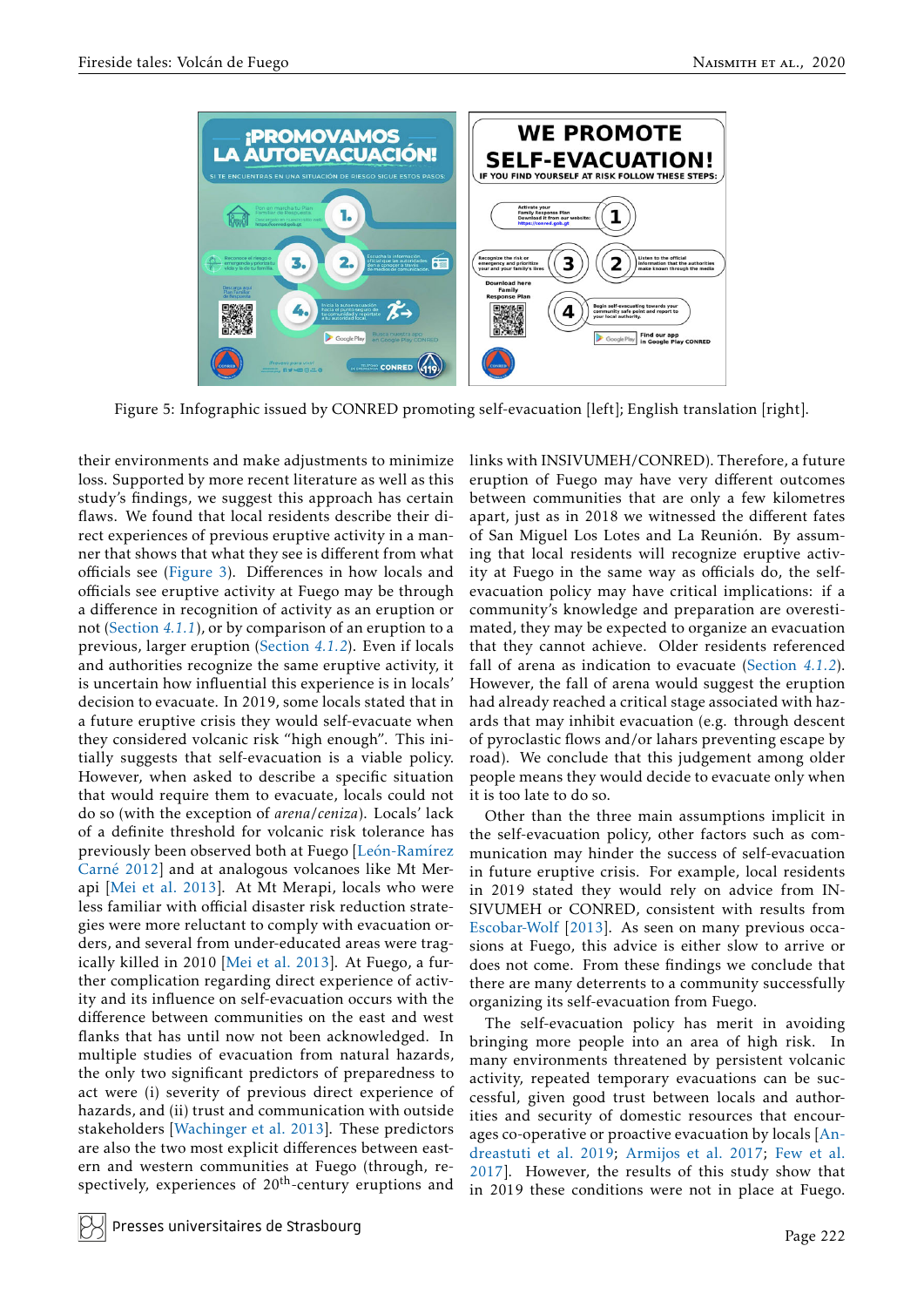Trust between locals and authorities is heterogeneous around the volcano, suggesting that in the event of a future eruptive crisis, both knowledge of hazards and a willingness to evacuate may be inconsistent between communities, as seen at Mt Merapi [\[Donovan et al.](#page-20-8) [2012;](#page-20-8) [Mei et al. 2013\]](#page-21-11). Furthermore, the three assumptions implicit in self-evacuation policy—knowledge, resources, and experience—are not validated by our findings from interviews with local residents. Selfevacuation dictates that in the event of crisis, information and advice will issue from INSIVUMEH and CONRED, but local authorities must make the decision to evacuate themselves. However, a lack of shared vocabulary between locals and authorities (e.g. in the term "pyroclastic flow") suggests that the information INSIVUMEH and/or CONRED share during heightened activity may not be understood in the manner intended. Furthermore, in a future eruption conditions may prevail that prevent local people from resources that give them further information of volcanic activity, similar to what occurred on 3<sup>rd</sup> June 2018 (e.g. low visibility due to cloud, poor phone signal). The lack of such information may discourage locals from leaving in the spirit of prevention encouraged by self-evacuation. In addition, people in rural communities face significant logistical barriers to evacuating that those in La Reunión do not have (e.g. difficulty in reuniting families (men generally work in the field, women at home); lack of transporting vehicles). During the last days of fieldwork in 2019, an official from INSIVUMEH expressed some final thoughts on the hopes and challenges that lie ahead:

Interviewer: *And what do you think of . . . have there been changes since the tragedy in June? If another eruption happens now, what are the things that have changed most?*

Official 1: *Well, it's that the people know that they are living in a volcanic area. That they cannot confide in it as before, "Ah, it's having another eruption". Another eruption comes – "Ah, it's only making a noise!". Now, I think that they . . . they are the best volcanologists now. They can distinguish now between pyroclastic flows, lava flows, everything. Now they know perfectly.*

#### Interviewer: *The lived experience.*

Official 1: *Yes. That's it, they know now what can happen and where they mustn't be. Because it was all . . . well, I'm aware that also CONRED people have been working around the volcano for some time. But the people weren't interested, they didn't go to the meetings, no. But now I think that . . . it's the opportunity for CONRED to work with the communities. And with us too . . . raising consciousness in people while they can.*

#### 6 Conclusions

In recent decades, volcanological research has increasingly recognized the importance of including local knowledge to obtain a holistic understanding of volcanic risk. Meanwhile, research on evacuation from natural hazards shows that trust in authorities and direct previous experience are factors that strongly influence the decision to evacuate. Our research contributes to the debate of direct experience of eruptive activity and evacuation through an in-depth case study conducted over two years at the active Volcán de Fuego in Guatemala. Our study confirmed findings in previous literature that eruptive activity is experienced differently by different people. At Volcán de Fuego, local residents' experiences of previous eruptive activity differ significantly from authorities' experiences over the same period. Furthermore, experiences of local residents were not homogenous but diverged significantly between residents of communities on Fuego's western flanks and residents of communities further east. This study has revealed a previously unreported difference between residents Fuego's west and east flanks in terms of (1) direct experience of the eruptions of 1966 and 1974, and (2) trust and communication with IN-SIVUMEH/CONRED. These findings suggest that volcanic risk may be even more localized than previously considered, and that experiences of previous eruptions can influence response to activity decades after the initial event. The difference between Fuego's west and east flanks highlights the importance of responsibility and choice in response to eruptive activity. Local people are highly restricted by their responsibilities to their land and livelihoods, they may hold a strong attachment to their home, and the choices that they make are influenced by this. Previous experiences of livelihood devastation in the  $20<sup>th</sup>$  century appears to have influenced, and continues to influence, the choices of local people on the west flanks of Fuego in a way it has not further east. The different relationships between INSIVUMEH and CONRED with communities on different sides of the volcano provides them with different information and different sources of trust that in turn shape an individual's risk at Fuego. As in analogous environments such as Tungurahua, volcanic risk at Fuego is not static but variable with time and with location. An individual living in Ceilán and volunteering in its COLRED lives with a completely different risk from that of his elderly isolated aunt whom he visits in Panimaché Uno.

Our assessment of how local residents experience eruptive activity and trust in authorities allow us to consider (1) how these two factors influence their decision to evacuate from eruptive crisis; and (2) how CONRED's current policy of self-evacuation should be viewed in light of the findings. Differences in how people experience eruptions may impact the success of future evacuation efforts because different people disagree in the threshold of volcanic risk that can be toler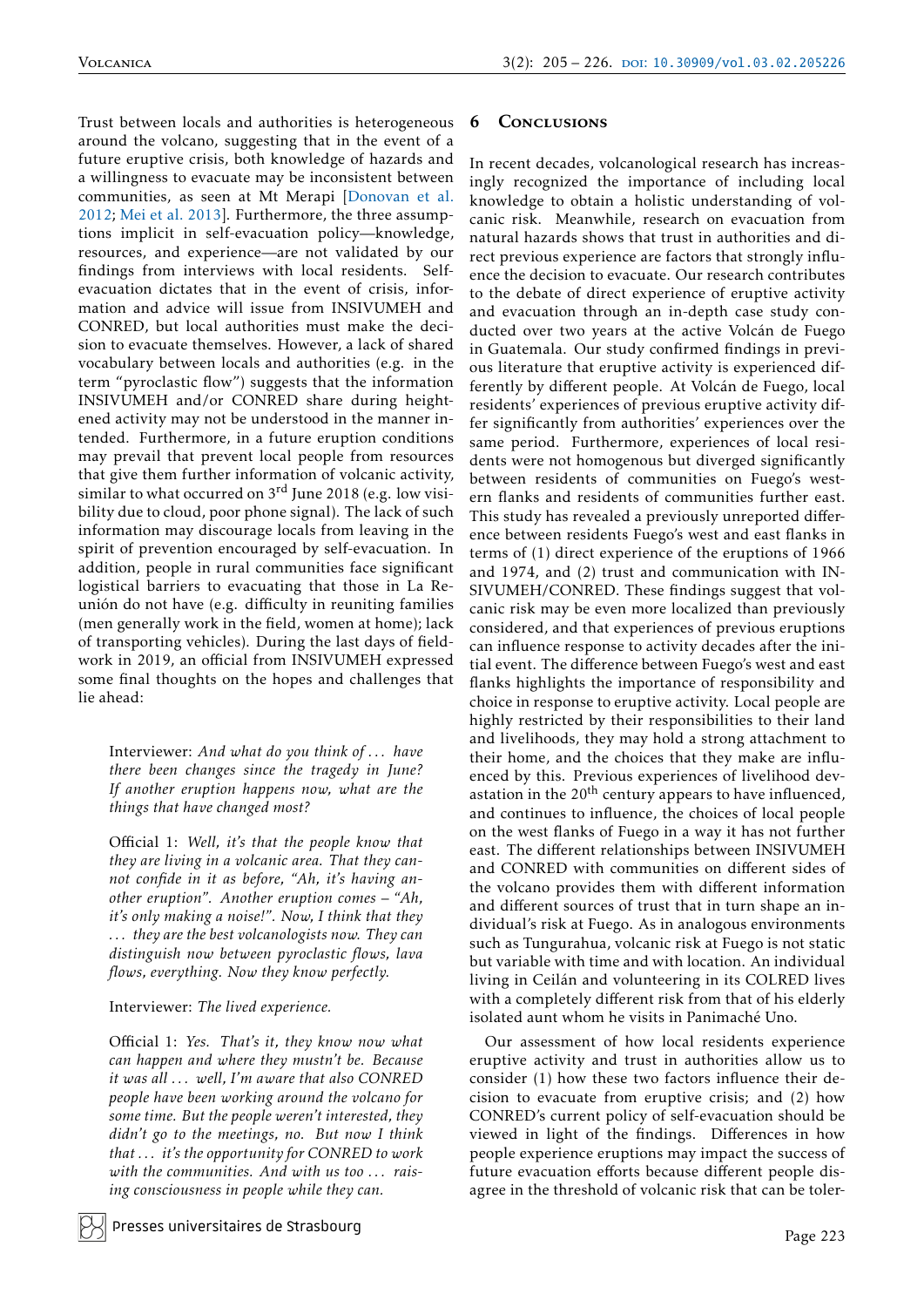ated before a decision to evacuate is made. At other volcanoes, acceptance of both local and official experiences has created effective adaptive volcanic risk mitigation strategies. We argue that at Fuego, local residents' direct experiences of previous activity are an under-used resource; acknowledging these experiences by including them in training and policy may empower locals and encourage their collaboration with INSIVUMEH and CONRED in strengthening existing risk mitigation strategies.

The current policy of self-evacuation encourages community empowerment through a transfer of responsibility for deciding to evacuate to local communities. It also has the additional benefit of avoiding bringing more people into a high-risk zone. Nevertheless, our study showed that self-evacuation contains implicit assumptions about local residents' knowledge, resources, and experiences. These assumptions were not confirmed by interviews with local residents. Local residents are knowledgeable of Fuego's activity but lack knowledge of specific hazards such as pyroclastic flows to make the decision to evacuate without difficulty. Other factors as lack of resources and security fears further complicate the decision to evacuate.

Fuego remains a highly active volcano, and the populations close to its summit continue to increase. If risk mitigation policy fails to recognize the different ways of experiencing eruptive activity, or ignores the social and economic pressures that may disincentivize locals from making the decision to evacuate, it is uncertain whether the rich knowledge of hazards and qualitative assessments of risk that local residents include in their experiences of Fuego's activity may translate into them taking sufficient protective measures to preserve life in the case of a future explosive eruption.

# **ACKNOWLEDGEMENTS**

We would like to give thanks to all people at Volcán de Fuego who were willing to participate in this investigation. Funding for this project was provided by NERC (grant number NE/L002434/1). AKN and IMW would like to acknowledge the assistance of NERC Urgency Grant NE/S011498/1.

## AUTHOR CONTRIBUTIONS

AN designed the study, led fieldwork, analysed transcripts, translated interview data, and led drafting of the manuscript. TA guided the study design throughout fieldwork and contributed to the development of the manuscript. WC and EB assisted in data collection. MW assisted with fieldwork and contributed to writing. All authors have made a substantial and intellectual contribution to the work and approved it for publication.

# DATA AVAILABILITY

Questionnaire design (in English) is included as [Sup](https://www.jvolcanica.org/ojs/index.php/volcanica/article/view/68)[plementary Material](https://www.jvolcanica.org/ojs/index.php/volcanica/article/view/68) alongside the online version of this article. Research design and questionnaire design (in Spanish) available on request from the corresponding author.

# COPYRIGHT NOTICE

© The Author(s) 2020. This article is distributed under the terms of the [Creative Commons Attribution 4.0](http://creativecommons.org/licenses/by/4.0/) [International License,](http://creativecommons.org/licenses/by/4.0/) which permits unrestricted use, distribution, and reproduction in any medium, provided you give appropriate credit to the original author(s) and the source, provide a link to the Creative Commons license, and indicate if changes were made.

# **REFERENCES**

- <span id="page-19-1"></span>Albino, F., J. Biggs, R. Escobar-Wolf, A. Naismith, M. Watson, J. Phillips, and G. C. Marroquin (2020). ["Us](http://dx.doi.org/10.1016/j.jvolgeores.2020.107063)[ing TanDEM-X to measure pyroclastic flow source lo](http://dx.doi.org/10.1016/j.jvolgeores.2020.107063)[cation, thickness and volume: Application to the 3rd](http://dx.doi.org/10.1016/j.jvolgeores.2020.107063) [June 2018 eruption of Fuego volcano, Guatemala".](http://dx.doi.org/10.1016/j.jvolgeores.2020.107063) *Journal of Volcanology and Geothermal Research* 406, p. 107063. poi: [10.1016/j.jvolgeores.2020.107063](https://doi.org/10.1016/j.jvolgeores.2020.107063).
- <span id="page-19-3"></span>Andreastuti, S., E. Paripurno, H. Gunawan, A. Budianto, D. Syahbana, and J. Pallister (2019). ["Char](http://dx.doi.org/10.1016/j.jvolgeores.2017.01.022)[acter of community response to volcanic crises at](http://dx.doi.org/10.1016/j.jvolgeores.2017.01.022) [Sinabung and Kelud volcanoes".](http://dx.doi.org/10.1016/j.jvolgeores.2017.01.022) *Journal of Volcanology and Geothermal Research 382, pp. 298–310. poi:* [10.1016/j.jvolgeores.2017.01.022](https://doi.org/10.1016/j.jvolgeores.2017.01.022).
- <span id="page-19-2"></span>Armijos, M. T. and R. Few (2015). "Living with volcanic risk: Vulnerability, knowledge and adaptation in the slopes of Tungurahua, Ecuador". *DEV Report and Policy Papers Series. School of International Development, University of East Anglia, Norwich, UK*.
- <span id="page-19-5"></span>Armijos, M. T., J. Phillips, E. Wilkinson, J. Barclay, A. Hicks, P. Palacios, P. Mothes, and J. Stone (2017). ["Adapting to changes in volcanic behaviour: Formal](http://dx.doi.org/10.1016/j.gloenvcha.2017.06.002) [and informal interactions for enhanced risk manage](http://dx.doi.org/10.1016/j.gloenvcha.2017.06.002)[ment at Tungurahua Volcano, Ecuador".](http://dx.doi.org/10.1016/j.gloenvcha.2017.06.002) *Global Environmental Change* 45, pp. 217–226. poi: [10.1016/j.](https://doi.org/10.1016/j.gloenvcha.2017.06.002) [gloenvcha.2017.06.002](https://doi.org/10.1016/j.gloenvcha.2017.06.002).
- <span id="page-19-0"></span>Associated Press (2018). "Guatemala ups number of missing to 332 in volcano eruption". *Associated Press News*. [online].
- <span id="page-19-6"></span>Atkinson, R. and J. Flint (2004). "Snowball sampling". *The SAGE encyclopedia of social science research methods*. Ed. by M. S. Lewis-Beck, A. Bryman, and T. Futing Liao. Thousand Oaks, CA: Sage Publications. poi: [10.4135/9781412950589.n931](https://doi.org/10.4135/9781412950589.n931).
- <span id="page-19-4"></span>Bankoff, G. (2007). "Living with risk; coping with disasters". *Education about Asia* 12.2, pp. 26–29.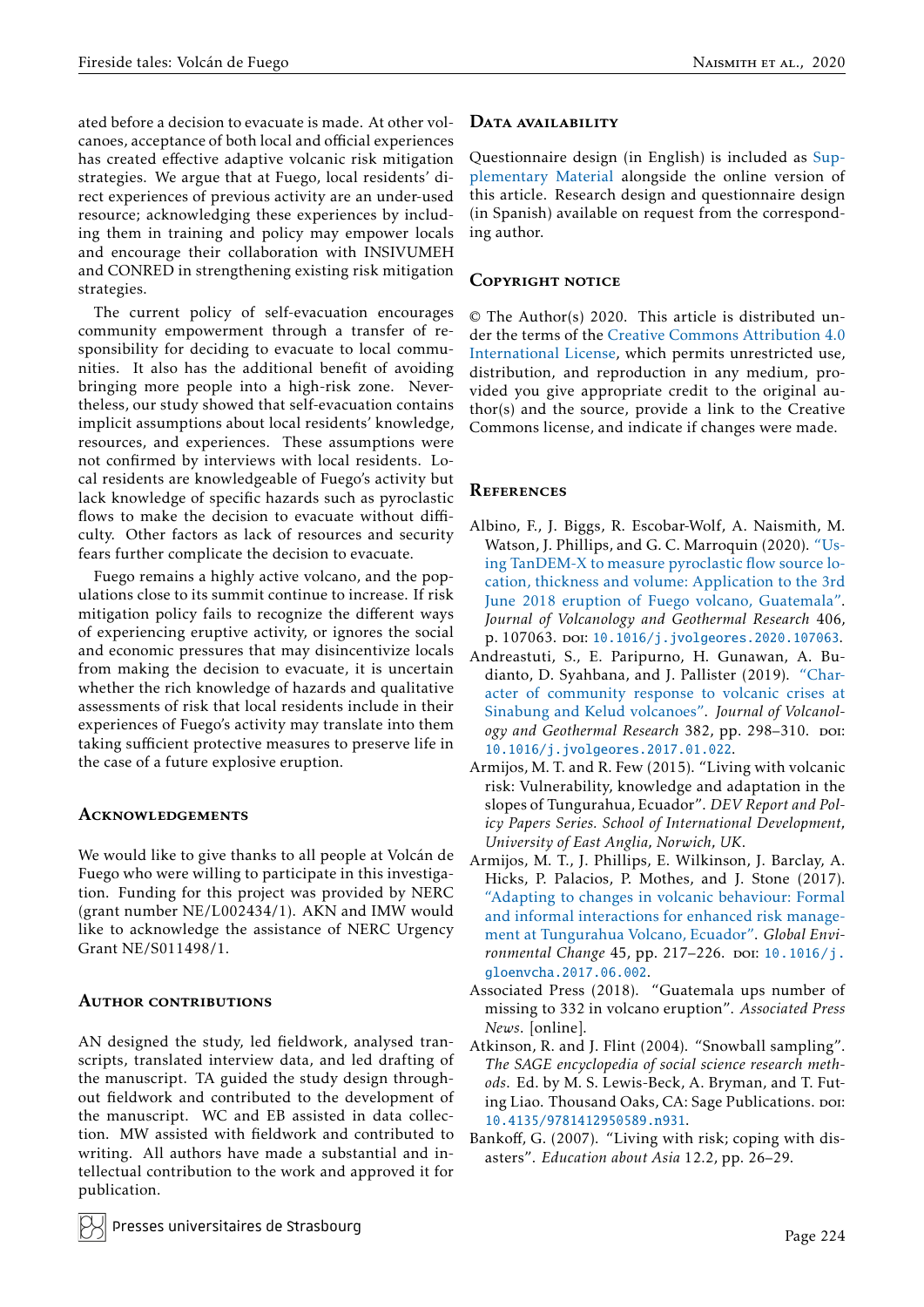- <span id="page-20-17"></span>Barclay, J., R. Few, M. T. Armijos, J. C. Phillips, D. M. Pyle, A. Hicks, S. K. Brown, and R. E. A. Robertson (2019). ["Livelihoods, Wellbeing and the Risk to Life](http://dx.doi.org/10.3389/feart.2019.00205) [During Volcanic Eruptions".](http://dx.doi.org/10.3389/feart.2019.00205) *Frontiers in Earth Science* 7. poi: [10.3389/feart.2019.00205](https://doi.org/10.3389/feart.2019.00205).
- <span id="page-20-15"></span>Barclay, J., K. Haynes, T. Mitchell, C. Solana, R. Teeuw, A. Darnell, H. S. Crosweller, P. Cole, D. Pyle, C. Lowe, C. Fearnley, and I. Kelman (2008). ["Framing vol](http://dx.doi.org/10.1144/sp305.14)[canic risk communication within disaster risk reduc](http://dx.doi.org/10.1144/sp305.14)[tion: finding ways for the social and physical sciences](http://dx.doi.org/10.1144/sp305.14) [to work together".](http://dx.doi.org/10.1144/sp305.14) *Geological Society, London, Special* Publications 305.1, pp. 163-177. poi: [10.1144/sp305.](https://doi.org/10.1144/sp305.14) [14](https://doi.org/10.1144/sp305.14).
- <span id="page-20-22"></span>Bird, D. K. (2009). ["The use of questionnaires for ac](http://dx.doi.org/10.5194/nhess-9-1307-2009)[quiring information on public perception of natu](http://dx.doi.org/10.5194/nhess-9-1307-2009)[ral hazards and risk mitigation – a review of current](http://dx.doi.org/10.5194/nhess-9-1307-2009) [knowledge and practice".](http://dx.doi.org/10.5194/nhess-9-1307-2009) *Natural Hazards and Earth* System Sciences 9.4, pp. 1307-1325. poi: 10.5194/ [nhess-9-1307-2009](https://doi.org/10.5194/nhess-9-1307-2009).
- <span id="page-20-2"></span>Blaikie, P., T. Cannon, I. Davis, and B. Wisner (2014). *At risk: natural hazards, people's vulnerability and disasters*. Routledge.
- <span id="page-20-18"></span>Bonis, S. and O. Salazar (1973). ["The 1971 and 1973](http://dx.doi.org/10.1007/bf02597636) [eruptions of Volcán Fuego, Guatemala, and some](http://dx.doi.org/10.1007/bf02597636) [socio-economic considerations for the volcanologist".](http://dx.doi.org/10.1007/bf02597636) *Bulletin Volcanologique* 37.3, pp. 394–400. por: 10. [1007/bf02597636](https://doi.org/10.1007/bf02597636).
- <span id="page-20-11"></span>Cashman, K. V. and S. J. Cronin (2008). ["Welcom](http://dx.doi.org/10.1016/j.jvolgeores.2008.01.040)[ing a monster to the world: Myths, oral tradition,](http://dx.doi.org/10.1016/j.jvolgeores.2008.01.040) [and modern societal response to volcanic disasters".](http://dx.doi.org/10.1016/j.jvolgeores.2008.01.040) *Journal of Volcanology and Geothermal Research* 176.3, pp. 407-418. poi: [10.1016/j.jvolgeores.2008.01.](https://doi.org/10.1016/j.jvolgeores.2008.01.040) [040](https://doi.org/10.1016/j.jvolgeores.2008.01.040).
- <span id="page-20-7"></span>Christie, R., O. Cooke, and J. Gottsmann (2015). ["Fear](http://dx.doi.org/10.1186/s13617-015-0037-7)[ing the knock on the door: critical security studies](http://dx.doi.org/10.1186/s13617-015-0037-7) [insights into limited cooperation with disaster man](http://dx.doi.org/10.1186/s13617-015-0037-7)[agement regimes".](http://dx.doi.org/10.1186/s13617-015-0037-7) *Journal of Applied Volcanology* 4.1. doi: [10.1186/s13617-015-0037-7](https://doi.org/10.1186/s13617-015-0037-7).
- <span id="page-20-23"></span>Cresswell, J. W. (2014). *Research Design: Qualitative, Quantitative, and Mixed Methods Approaches*.
- <span id="page-20-12"></span>Cronin, S. J. and K. V. Cashman (2016). "Volcanic oral traditions in hazard assessment and mitigation". *Living Under the Shadow*. Ed. by J. Grattan and R. Torrence. Routledge, pp. 185–212.
- <span id="page-20-9"></span>Cronin, S. J., M. G. Petterson, P. W. Taylor, and R. Biliki (2004). ["Maximising Multi-Stakeholder Participa](http://dx.doi.org/10.1023/b:nhaz.0000035021.09838.27)[tion in Government and Community Volcanic Haz](http://dx.doi.org/10.1023/b:nhaz.0000035021.09838.27)[ard Management Programs; A Case Study from Savo,](http://dx.doi.org/10.1023/b:nhaz.0000035021.09838.27) [Solomon Islands".](http://dx.doi.org/10.1023/b:nhaz.0000035021.09838.27) *Natural Hazards* 33.1, pp. 105– 136. doi: [10.1023/b:nhaz.0000035021.09838.27](https://doi.org/10.1023/b:nhaz.0000035021.09838.27).
- <span id="page-20-3"></span>Dibben, C. J. (1999). "Looking beyond eruptions for an explanation of volcanic disasters: vulnerability in volcanic environments". PhD thesis. University of Bedfordshire, UK.
- <span id="page-20-4"></span>– (2008). ["Leaving the city for the suburbs—The dom](http://dx.doi.org/10.1016/j.jvolgeores.2007.12.014)[inance of 'ordinary' decision making over volcanic](http://dx.doi.org/10.1016/j.jvolgeores.2007.12.014) [risk perception in the production of volcanic risk on](http://dx.doi.org/10.1016/j.jvolgeores.2007.12.014) [Mt Etna, Sicily".](http://dx.doi.org/10.1016/j.jvolgeores.2007.12.014) *Journal of Volcanology and Geother-*

*mal Research* 172.3-4, pp. 288-299. poi: [10.1016/j.](https://doi.org/10.1016/j.jvolgeores.2007.12.014) [jvolgeores.2007.12.014](https://doi.org/10.1016/j.jvolgeores.2007.12.014).

- <span id="page-20-6"></span>Donovan, A., J. R. Eiser, and R. S. J. Sparks (2014). ["Sci](http://dx.doi.org/10.1186/s13617-014-0015-5)[entists' views about lay perceptions of volcanic haz](http://dx.doi.org/10.1186/s13617-014-0015-5)[ard and risk".](http://dx.doi.org/10.1186/s13617-014-0015-5) *Journal of Applied Volcanology* 3.1. poi: [10.1186/s13617-014-0015-5](https://doi.org/10.1186/s13617-014-0015-5).
- <span id="page-20-8"></span>Donovan, K., A. Suryanto, and P. Utami (2012). ["Map](http://dx.doi.org/10.1080/17477891.2012.689252)[ping cultural vulnerability in volcanic regions: The](http://dx.doi.org/10.1080/17477891.2012.689252) [practical application of social volcanology at Mt](http://dx.doi.org/10.1080/17477891.2012.689252) [Merapi, Indonesia".](http://dx.doi.org/10.1080/17477891.2012.689252) *Environmental Hazards* 11.4, pp. 303–323. doi: [10.1080/17477891.2012.689252](https://doi.org/10.1080/17477891.2012.689252).
- <span id="page-20-14"></span>Dove, M. R. (2008). ["Perception of volcanic eruption](http://dx.doi.org/10.1016/j.jvolgeores.2007.12.037) [as agent of change on Merapi volcano, Central Java".](http://dx.doi.org/10.1016/j.jvolgeores.2007.12.037) *Journal of Volcanology and Geothermal Research* 172.3- 4, pp. 329-337. DOI: [10.1016/j.jvolgeores.2007.](https://doi.org/10.1016/j.jvolgeores.2007.12.037) [12.037](https://doi.org/10.1016/j.jvolgeores.2007.12.037).
- <span id="page-20-20"></span>Escobar-Wolf, R. P. (2013). "Volcanic processes and human exposure as elements to build a risk model for Volcan de Fuego, Guatemala". PhD thesis. Michigan Technological University, US.
- <span id="page-20-0"></span>Ferres, D. and R. Escobar-Wolf (2018). *Informe Técnico: Volcán de Fuego. Acción Contra El Hambre y Cooperación Española*. Tech. rep. Acción Contra el Hambre (Guatemala).
- <span id="page-20-16"></span>Few, R., M. T. Armijos, and J. Barclay (2017). ["Living](http://dx.doi.org/10.1016/j.geoforum.2017.01.006) [with Volcan Tungurahua: The dynamics of vulnera](http://dx.doi.org/10.1016/j.geoforum.2017.01.006)[bility during prolonged volcanic activity".](http://dx.doi.org/10.1016/j.geoforum.2017.01.006) *Geoforum* 80, pp. 72-81. DOI: [10.1016/j.geoforum.2017.01.](https://doi.org/10.1016/j.geoforum.2017.01.006) [006](https://doi.org/10.1016/j.geoforum.2017.01.006).
- <span id="page-20-21"></span>Flyvbjerg, B. (2006). ["Five Misunderstandings About](http://dx.doi.org/10.1177/1077800405284363) [Case-Study Research".](http://dx.doi.org/10.1177/1077800405284363) *Qualitative Inquiry* 12.2, pp. 219-245. poi: [10.1177/1077800405284363](https://doi.org/10.1177/1077800405284363).
- <span id="page-20-5"></span>Gaillard, J.-C. (2008). ["Alternative paradigms of vol](http://dx.doi.org/10.1016/j.jvolgeores.2007.12.036)[canic risk perception: The case of Mt. Pinatubo in](http://dx.doi.org/10.1016/j.jvolgeores.2007.12.036) [the Philippines".](http://dx.doi.org/10.1016/j.jvolgeores.2007.12.036) *Journal of Volcanology and Geothermal Research* 172.3-4, pp. 315-328. poi: [10.1016/j.](https://doi.org/10.1016/j.jvolgeores.2007.12.036) [jvolgeores.2007.12.036](https://doi.org/10.1016/j.jvolgeores.2007.12.036).
- <span id="page-20-10"></span>Gaillard, J.-C. and J. Mercer (2013). ["From knowledge](http://dx.doi.org/10.1177/0309132512446717) [to action".](http://dx.doi.org/10.1177/0309132512446717) *Progress in Human Geography* 37.1, pp. 93– 114. doi: [10.1177/0309132512446717](https://doi.org/10.1177/0309132512446717).
- <span id="page-20-19"></span>Graves, K. L. (2007). "Risk Perception of Natural Hazards in the Volcanic Regions of Ecuador and Guatemala". MA thesis. Michigan Technological University, US.
- <span id="page-20-13"></span>Hayes, J. (2018). "Stories and Standards: The Impact of Professional Social Practices on Safety Decision Making". *Beyond Safety Training: Embedding Safety in Professional Skills*. Ed. by C. Bieder, C. Gilbert, and B. J. anf Hervé Laroche. Springer, Cham, pp. 73–83.
- <span id="page-20-24"></span>Haynes, K., J. Barclay, and N. Pidgeon (2008). ["Whose](http://dx.doi.org/10.1016/j.jvolgeores.2007.12.012) [reality counts? Factors a](http://dx.doi.org/10.1016/j.jvolgeores.2007.12.012)ffecting the perception of [volcanic risk".](http://dx.doi.org/10.1016/j.jvolgeores.2007.12.012) *Journal of Volcanology and Geothermal Research* 172.3-4, pp. 259-272. poi: 10. 1016 / [j.jvolgeores.2007.12.012](https://doi.org/10.1016/j.jvolgeores.2007.12.012).
- <span id="page-20-1"></span>Hewitt, K. (1983). "The Idea of Calamity in a Technocratic Age". *Interpretations of Calamity*. Ed. by K. Hewitt. Allen and Unwin Inc.